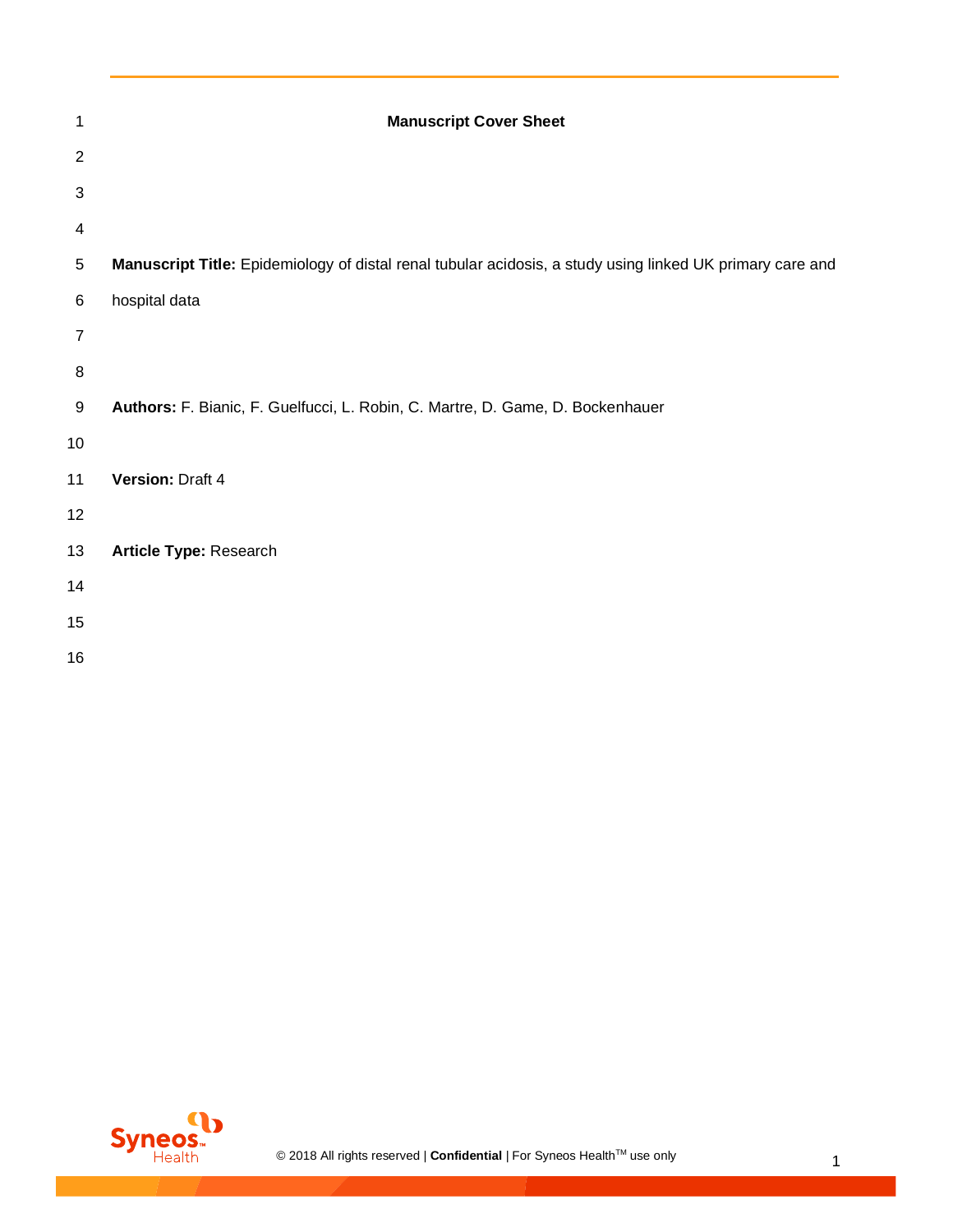|  | Title: Epidemiology of distal renal tubular acidosis, a study using linked UK primary care and hospital |  |  |  |  |
|--|---------------------------------------------------------------------------------------------------------|--|--|--|--|
|--|---------------------------------------------------------------------------------------------------------|--|--|--|--|

- data
- 
- 20 **Authors:** Florence Bianic,<sup>1</sup> Florent Guelfucci,<sup>1</sup> Ludovic Robin,<sup>2</sup> Catherine Martre,<sup>2</sup> David Game,<sup>3</sup> Detlef
- 21 Bockenhauer<sup>4</sup>
- 
- **Affiliations:**
- 24 1. Syneos Health Consulting, Paris, France
- 2. Advicenne, Paris, France
- 3. Guy's and St Thomas' Hospital, London, England
- 4. Great Ormond Street Hospital, London, England
- 
- **Corresponding author:**
- Florent Guelfucci
- Email: [florent.guelfucci@syneoshealth.com](mailto:florent.guelfucci@syneoshealth.com)
- 
- 

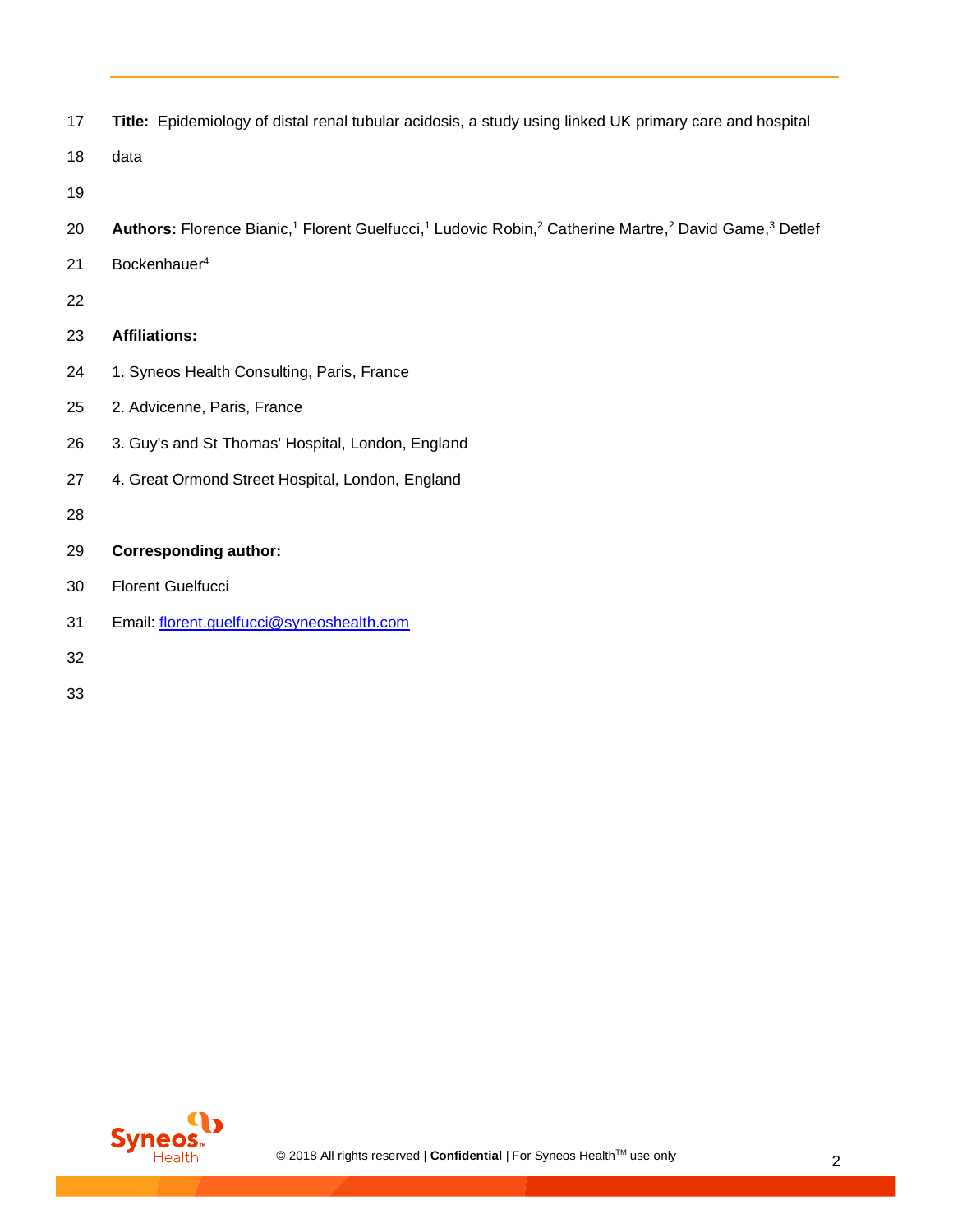#### **Abstract**

#### **Word count: 348 (maximum: 350)**

 **Background:** Distal renal tubular acidosis (dRTA), or renal tubular acidosis (RTA) type 1, a rare inherited or acquired disease, is a disorder of the distal tubule. It is caused by impaired urinary acid secretion by the α-intercalated cells of the kidney with consequent systemic acidosis. Due to associated conditions and non- specific symptoms it may go undetected. This analysis aims to estimate the prevalence of dRTA in a large UK electronic medical record database and extrapolate to European Union Five (EU5) populations.

 **Methods:** A retrospective analysis was carried out using the Clinical Practice Research Datalink (CPRD) GOLD UK database and linked Hospital Episode Statistics (HES) data to identify diagnosed and potentially undiagnosed or miscoded patients. A preliminary extraction of patients with at least one diagnosis code for dRTA, RTA, specific autoimmune diseases or renal disorders recorded between January 1987 and November 2017 were obtained from CPRD. Patients with a coded diagnosis of dRTA/RTA were analyzed on the following aspects: demographics, treatmentand comorbidities. An algorithm was developed to detect potentially undiagnosed or uncoded dRTA, based on a sequence of inclusion criteria that included the presence of conditions known to be associated with inherited and acquired dRTA and prescriptions for alkali supplementation (suspected cases). Prevalence rates for 2017 were calculated and applied to EU5 populations.

 **Results:** Two hundred and sixteen patients with a recorded diagnosis of RTA or dRTA were identified from the database, of whom 98 had a linkage to hospital data. A total of 447 patients were identified as having suspected dRTA through the algorithm. The dRTA prevalence was estimated to be between 0.46 (recorded diagnosed cases, of which 22.1% were considered primary [inherited]) and 1.60 if we include the suspected cases (of which 7.6% primary) per 10,000 people in 2017. Prescription and clinical records of diagnosed patients revealed a wide range of comorbidities (including renal conditions, anemia, hearing problems) and a need for pharmacological treatment to manage associated symptoms after diagnosis of dRTA.

**Conclusions:** The study provides new estimates of dRTA prevalence in Europe and suggests that patients

may often be unreported or miscoded, potentially confounding appropriate disease management.

**Keywords (3–10):** dRTA, prevalence, epidemiology, diagnosed, misdiagnosed, miscoded, undiagnosed.

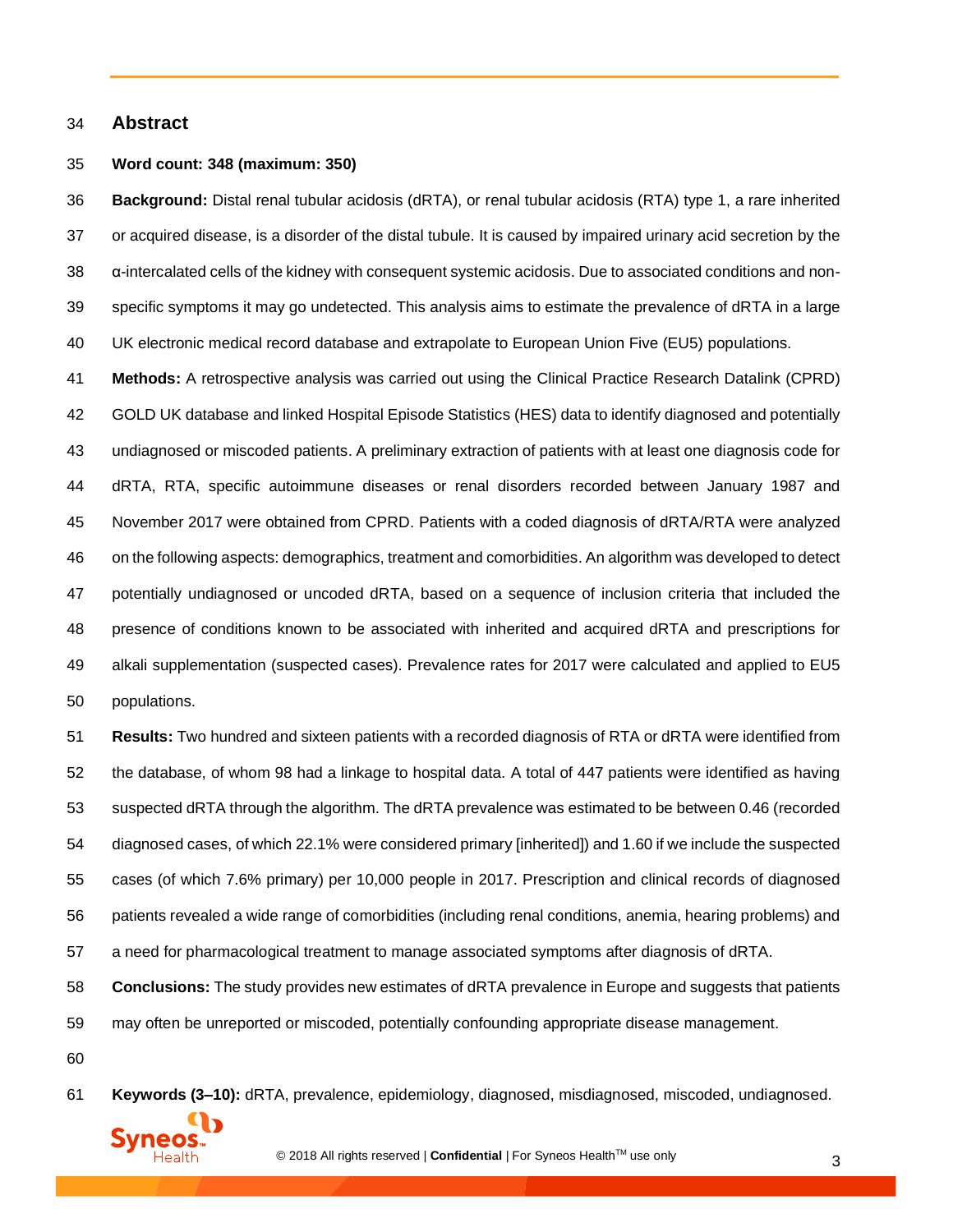**Word count: 4,011**

#### **Background**

 Renal tubular acidosis (RTA) is characterized by the buildup of acid in the body due to impaired urinary 65 acidification [\[1\]](#page-19-0). Distal RTA (dRTA) is mainly caused by defective H<sup>+</sup>-ATPase or anion exchanger 1 (AE1) transporters in the α-intercalated cells of the collecting duct. The typical clinical symptoms include hyperchloremic metabolic acidosis, hypokalemia, hypocitraturia and hypercalciuria with consequent nephrocalcinosis and/or nephrolithiasis [\[2,](#page-19-1) [3\]](#page-19-2).

 Buffering of the excess acid leads to decreased plasma HCO3. In addition, acid is buffered by the bone with release of bicarbonate and phosphate complexed with calcium stored in bone. The excess calcium released from bone mineral resorption leads to high calcium excretion (hypercalciuria); Lastly, there is enhanced reabsorption of filtered citrate in the proximal tubules with consequent decreased levels of citrate in the urine (hypocitraturia).

 Calcium bicarbonate and calcium phosphate efflux from the bone results in bone softening manifestations, such as rickets or osteomalacia in children or juveniles/adults, respectively, osteoporosis and fractures [\[2,](#page-19-1) [4,](#page-19-3) [5\]](#page-19-4). The hypercalciuria, together with the hypocitraturia promotes abnormal renal calcium deposition such as nephrocalcinosis and/or nephrolithiasis both of which may result in progressive chronic kidney disease [\[6\]](#page-19-5).

 Further symptoms of dRTA include weakness, fatigue and low potassium levels in the patient's blood which can lead to acute metabolic emergencies, cardiac arrhythmias, periodic paralysis, acute respiratory failure and even sudden death.

 dRTA can be inherited or acquired; therefore, onset can occur at any age depending on the underlying cause [\[3\]](#page-19-2). However, inherited dRTA is less common than acquired dRTA [\[7\]](#page-19-6). Acquired dRTA is associated with autoimmune diseases, such as Sjögren's syndrome or systemic lupus erythematosus (SLE), sickle cell disease, chronic obstructive uropathy, or post-renal transplant [\[8\]](#page-19-7). Genes implicated in inherited dRTA

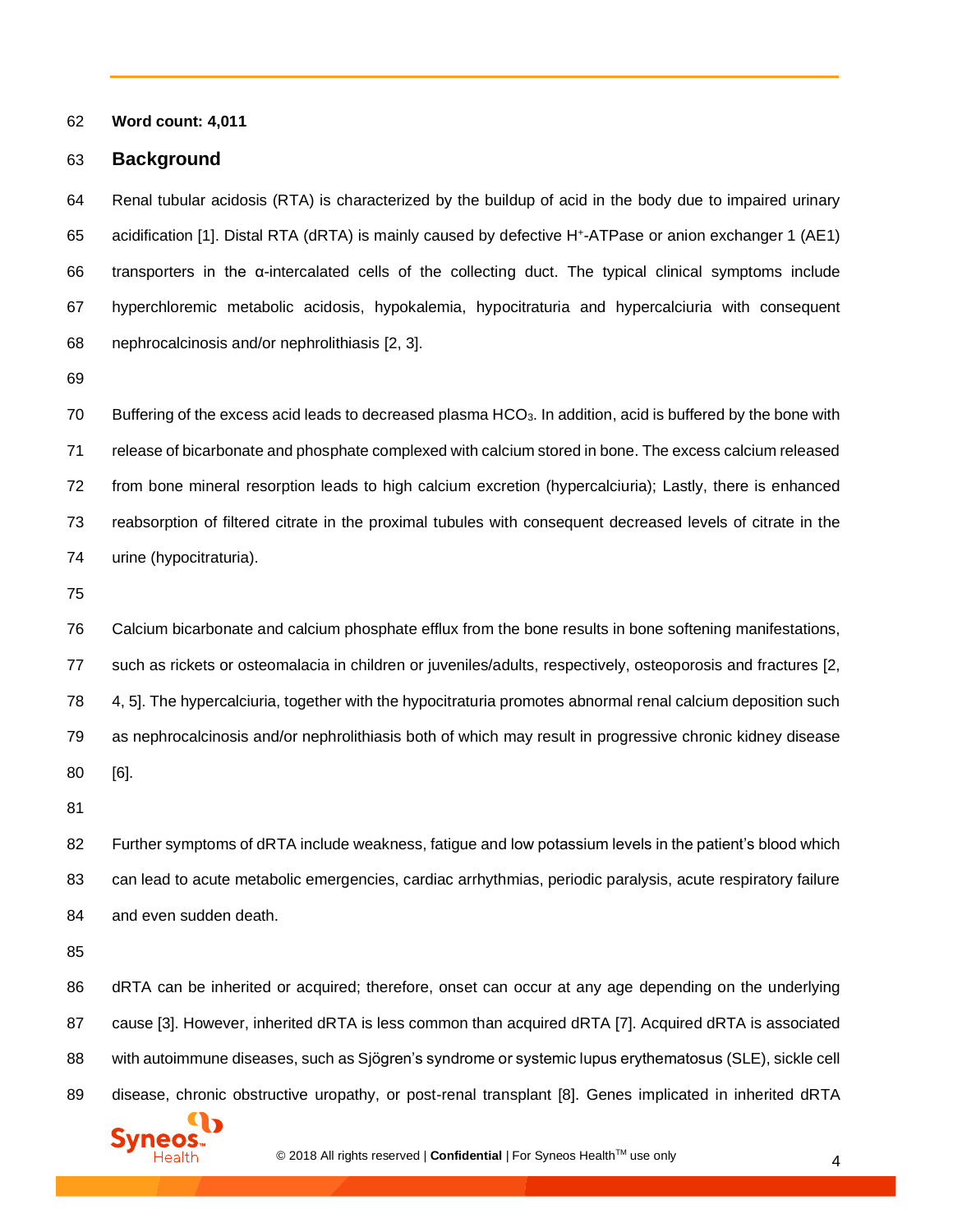include *SLC4A1* [\[9\]](#page-19-8) *ATP6V0A4* [\[7\]](#page-19-6), *ATP6V1B1* [\[2\]](#page-19-1), *WDR72* [\[3\]](#page-19-2) and *FOXI1* [\[9\]](#page-19-8). Mutations in SLC4A1 are usually dominant, but can be recessive, all other genes are associated with autosomal recessive inheritance. In patients with autosomal recessive dRTA, disease onset typically occurs during infancy and may be accompanied by sensorineural hearing loss, whereas in patients with autosomal dominant dRTA, the diagnosis may be delayed until adolescence or young adulthood [\[3\]](#page-19-2).

 Treatment of dRTA aims to correct the biochemical abnormality of the disease. As of today, no treatment has been approved for dRTA. Alkalizing treatment with citrate and/or bicarbonate complexed with potassium and/or sodium in various non-approved formulations is used for patients with dRTA to buffer the excess acid in the body [\[10,](#page-19-9) [11\].](#page-19-10)

 As dRTA is a rare disease, clinicians may be unfamiliar with the diagnosis. Consequently, there is a risk that dRTA may be under-reported and miscoded, not least due to lack of specificity in the existing coding systems (no ICD-10 code). The prevalence and incidence of dRTA are difficult to evaluate and published studies typically concern patient-specific case studies rather than exploring the epidemiology of the disease [\[11,](#page-19-10) [12\]](#page-19-11).

 In the UK, for rare non-emergency health issues, such as dRTA, patients seek follow-up consultation from general practitioners (GPs) in primary healthcare. The Clinical Practice Research Datalink (CPRD), a UK- based real-world research service, provides access to a large primary care database, the CPRD GOLD, which contains longitudinal anonymized patient data (79 million person-years of follow-up), routinely collected since 1987 across a network of approximately 674 GP practices in the UK (Herrett et al. 2015). In this database, patient conditions are coded by general practice staff with an appropriate level of granularity, providing a valuable source of patient-level data for epidemiological studies [\[13\]](#page-19-12).

 Understanding the prevalence of dRTA and treatments prescribed will provide a better insight into of the unmet need and the challenges that patients and physicians face in terms of diagnosis and optimal treatment. This study aims to estimate the 2017 prevalence of secondary (or acquired) and primary (or

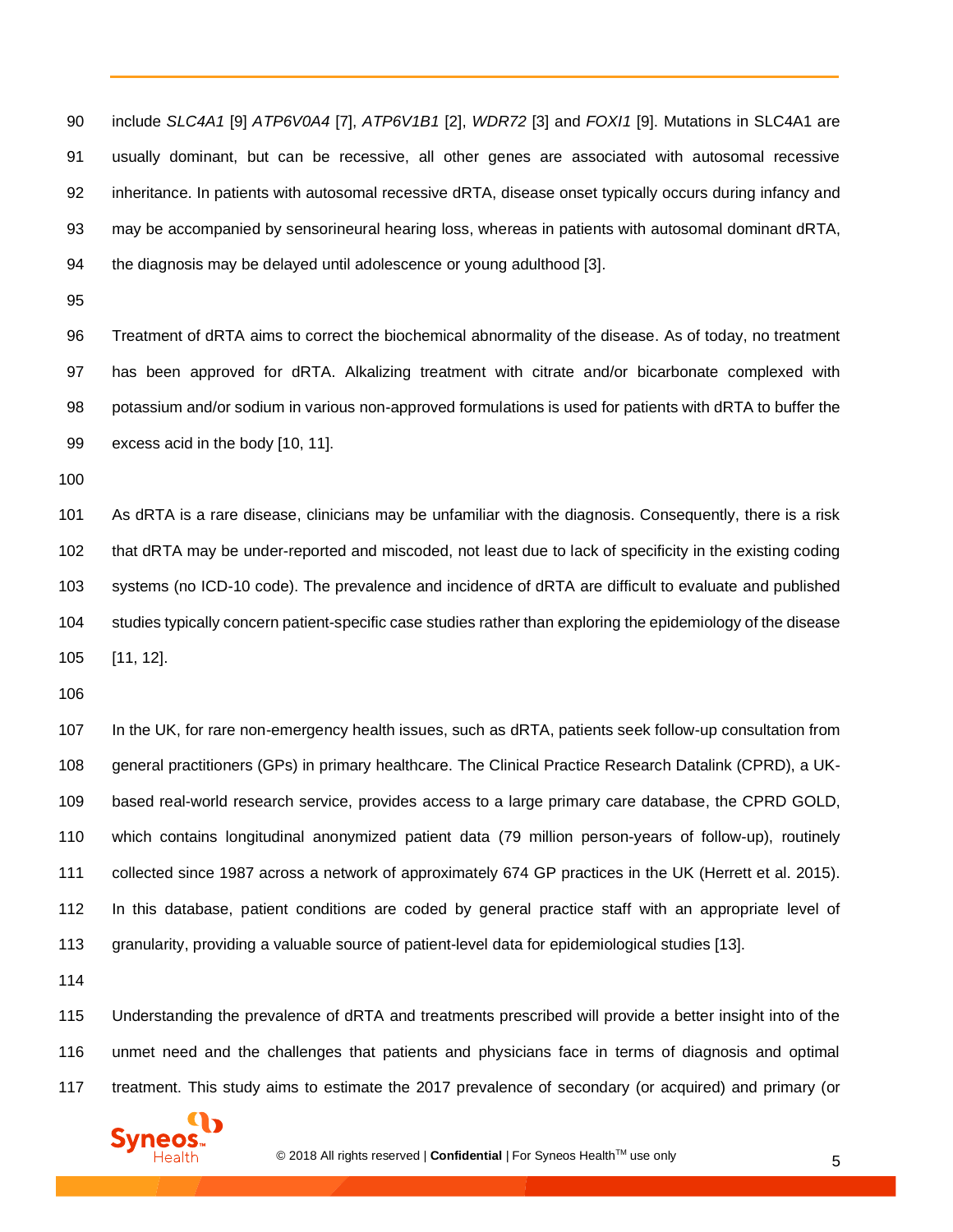inherited) dRTA in a primary care database CPRD GOLD in the UK and, by extrapolation, in the French, German, Italian and Spanish general populations. Moreover, we describe the demographic and clinical characteristics of these patients and identify the most frequently prescribed treatment.

 In the study from Lopez-Garcia et al. [\[14\]](#page-19-13), only 6 out of 336 patients with primary dRTA (1.6%) presented in adulthood, suggesting that most inherited dRTA are detected before age 20 years. Conversely, secondary dRTA (type 1) in the context of autoimmune disease presents almost exclusively in adults (Nat

- Rev Nephrol. 2016 Feb;12(2):82-93. doi: 10.1038/nrneph.2015.174).
- Consequently, for the purpose of this study, we defined dRTA with onset < 20 year of life as presumed 126 primary and  $\geq$  20 years as presumed secondary dRTA.
- 

#### **Results**

#### **Diagnosed patients from the database**

Demographics

 A total of 212 patients with coding for RTA and four patients with coding for dRTA were identified in the CPRD GOLD database. Importantly, a careful review of their medical records showed that none of these patients had features suggestive of renal Fanconi Syndrome/proximal RTA (type II). This is consistent with dRTA being the most common form of RTA (90%) [\[11\]](#page-19-10); therefore, this study assumed that all patients coded with RTA had dRTA.

 Of the patients with a coded diagnosis of RTA/dRTA, a total of 98 patients were eligible for linkage to the Hospital Episode Statistics (HES) data. Mean registration time was 22.8 years and 16.8 years in patients with RTA and dRTA, respectively. The first patient with dRTA was diagnosed in 1958, and half of the patients with dRTA were diagnosed after 2006. On average, 10 patients were newly diagnosed each year from 2006 to 2017.

 Mean age at diagnosis (standard deviation; SD) was 46 years (25.9 years), where the date of diagnosis 144 was defined as either the date of the first visit to a nephrologist or the date of the first record of RTA/dRTA 145 by the GP, whatever came first. This was decided based on the assumption that the dRTA diagnosis would

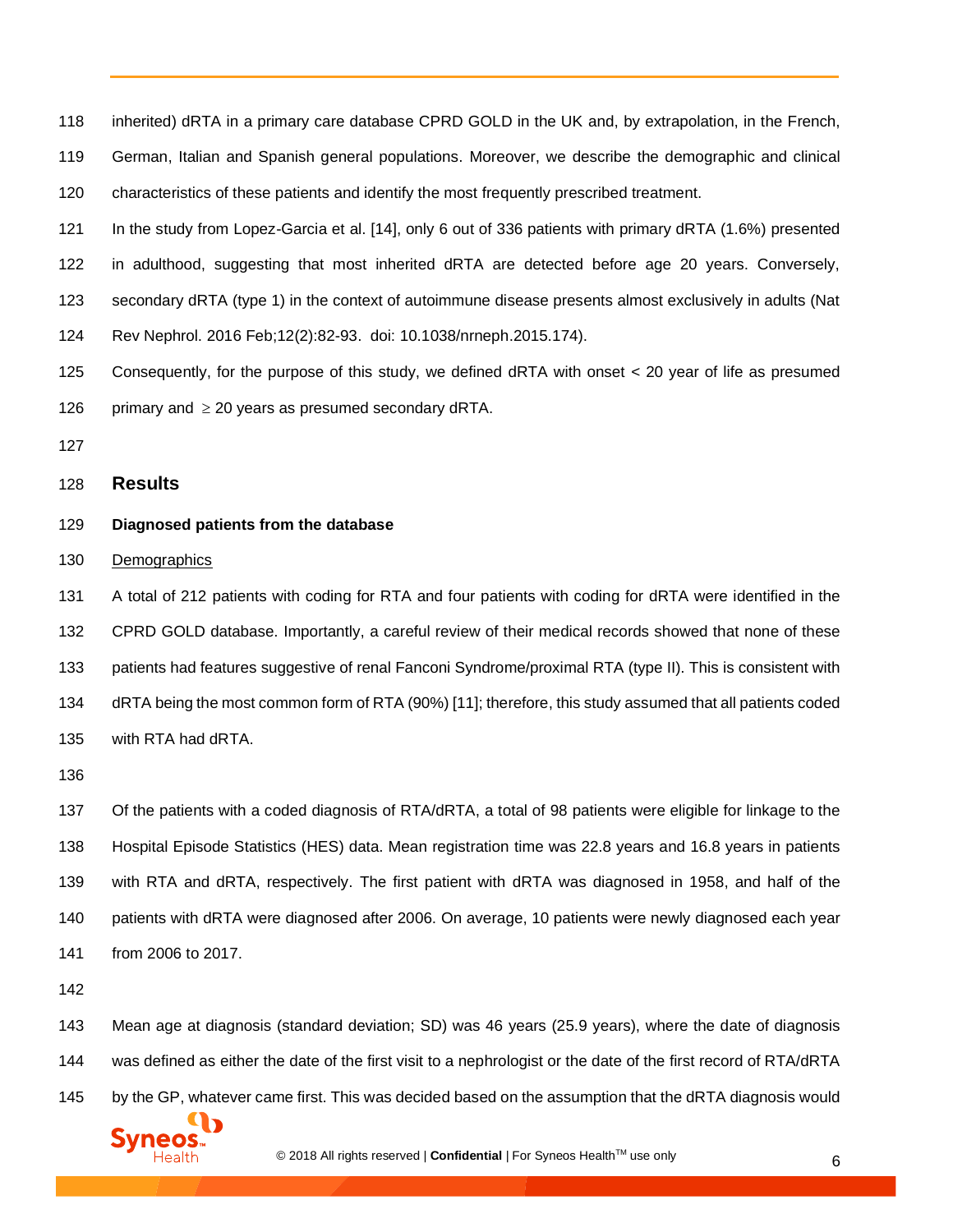be carried out by a specialist rather than a GP and that GPs would then include that diagnosis in the database. Based on our suggested age cut-off of 20 years (see methods), 18.0% of patients with a recorded diagnosis in the CPRD GOLD database over the study period (January 1987 - November 2017) had primary dRTA and the remaining 82.0% had secondary dRTA.

 The average age of patients with dRTA in 2017 was 53 years (inherited dRTA: 26 years; acquired dRTA: 61 years). Approximately 60% of them were women (inherited dRTA: 52%; acquired dRTA: 62%). There were more female (58.0%) patients with dRTA than male patients (42.0%), and no significant differences were observed in the age at diagnosis between genders.

 Of the diagnosed patients in the database (n=216), 55 were recorded as deceased prior to 2017. The mean age of death (SD) was 72 years (13.4 years). There is insufficient data to draw any firm conclusions regarding evidence of excess mortality in this renal condition.

#### Associated conditions (renal and non-renal conditions)

 In primary care settings, nephrocalcinosis (14.4%) and renal stones/calculus (16.7%) were the most commonly coded renal conditions in patients with dRTA. Anemia (19.4%), type II diabetes (19.0%), hearing problems (19.9%), and autoimmune diseases (8.8%), including Sjögren's (Sicca) syndrome and SLE, were the most common non-renal conditions associated with RTA and dRTA (Table 1). Among the 19 patients with autoimmune disease, 18 were diagnosed with dRTA after the age of 20, one was diagnosed at age of 12 years.

 The most frequent causes of hospitalization in patients with a coded diagnosis of dRTA were related to kidney or urinary conditions, with the number one cause of hospitalization reported to be disorders secondary to impaired renal tubular function. Similarly, with outpatient visits, patients with dRTA experience a wide range of associated conditions and complications, with hypertension, type II diabetes, hypokalemia, anemia, non-infective gastroenteritis, and colitis being the most frequent causes of hospitalization, aside from renal-related complications.

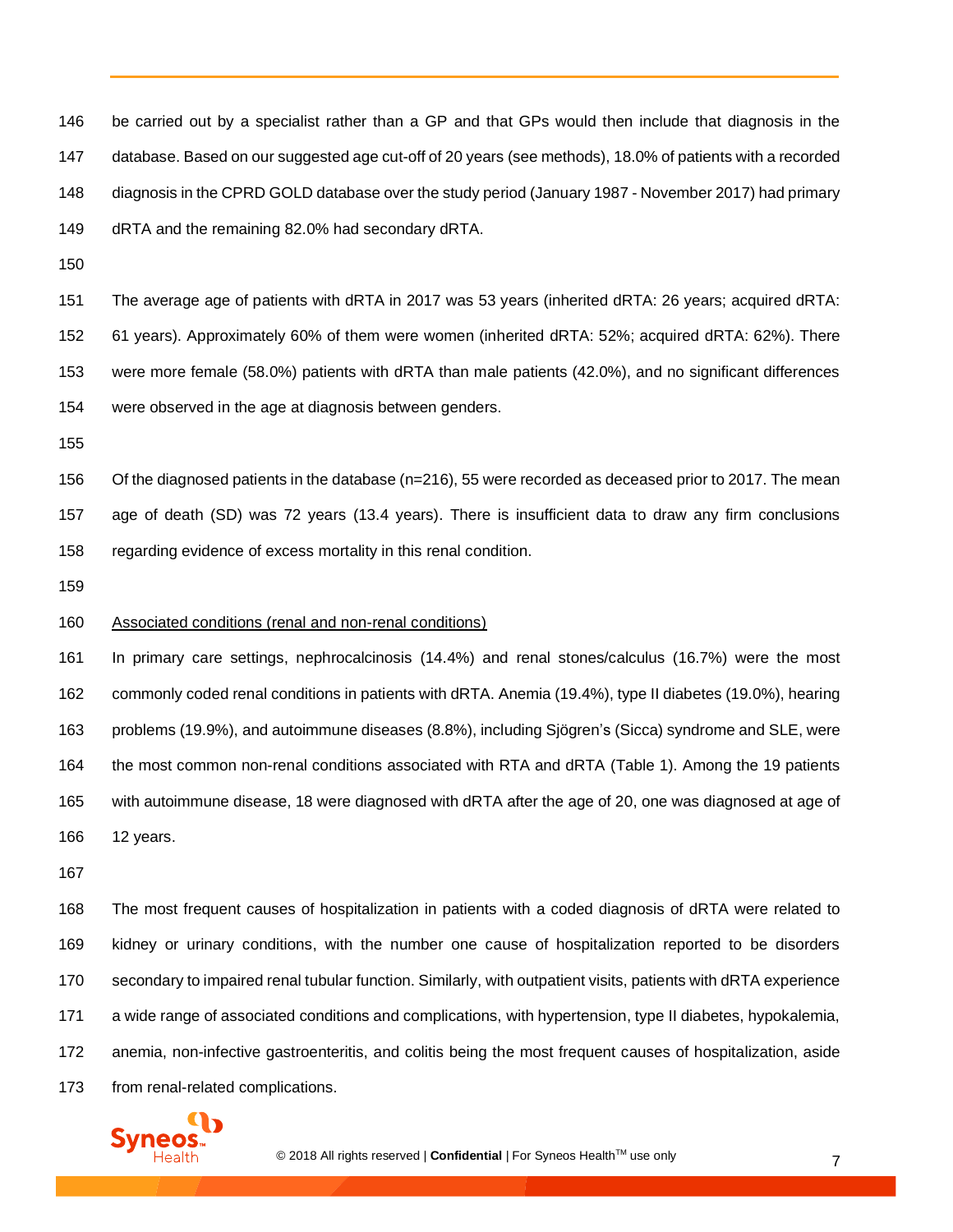#### Treatments

 Patient-level data showed that most patients with dRTA are treated with sodium bicarbonate, potassium citrate/citric acid monohydrate, prior to and following diagnosis. Following diagnosis, a substantial increase in mean number of prescriptions were seen for sodium bicarbonate (1.32 vs 5.40 per patient per year; p<0.001). A slight but not significant increase was seen for potassium citrate/citric acid monohydrate (1.93 vs 2.45 per patient per year, p=0.657).

 Other than treatment prescribed for renal conditions, the most frequently prescribed drugs in patients with dRTA were found to be for pain/fever management (mostly paracetamol), infections (antibiotics), and anaemia. At the point of diagnosis, prescriptions for non-renal related complications were given in less than 5% of patients;

- **Prevalence and extrapolation**
- 
- 2017 period-prevalence

 Of the diagnosed patients in the database (n=216), 113 patients were still alive and registered in the CPRD GOLD database in 2017. The algorithm explained in the Methods section (Fig. 1), identified 447 additional patients with suspected dRTA, 280 of which were alive and registered in CPRD GOLD in 2017.

 The resulting prevalence of patients with dRTA in the CPRD database was estimated between 0.46 (diagnosed) and 1.60 (diagnosed and suspected) per 10,000 people.

 The number of patients with presumed primary dRTA was between 25 (diagnosed) and 30 (diagnosed + identified through the algorithm) (**Error! Reference source not found.**2) and the number of patients with presumed acquired dRTA was between 88 (diagnosed) and 363 (diagnosed + identified through the algorithm) (Table 2). Among the patients identified with dRTA in 2017, the proportion of cases with

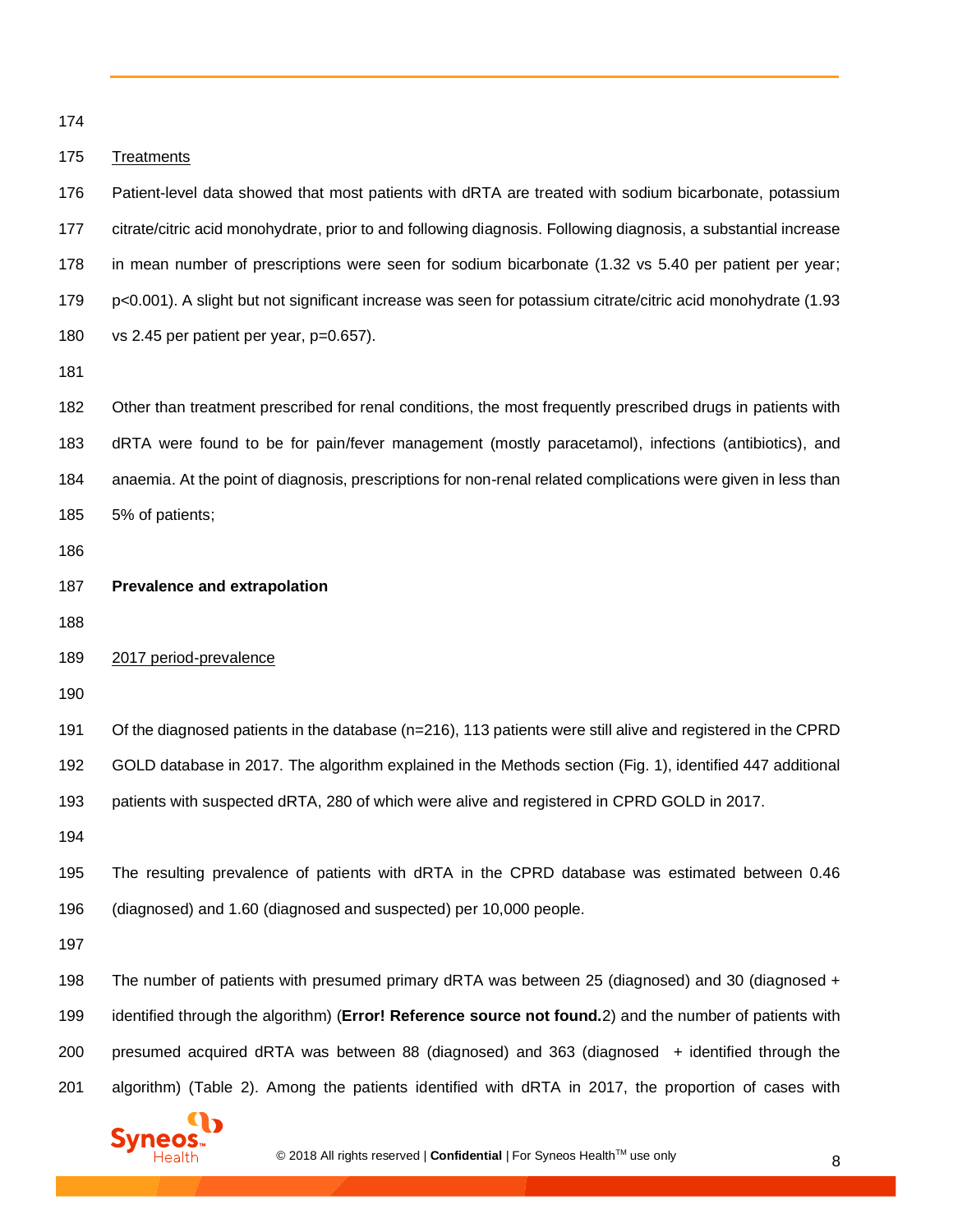presumed primary etiology was 22.1% when considering diagnosed patients only, and 7.6% when considering diagnosed and suspected patients. Extrapolation to EU5 countries By applying the prevalence figures calculated in different age and gender groups in the CPRD GOLD database to the European Union Five (EU5) populations, it was estimated that there were 2,989 to 10,427 people in the UK with dRTA [0.45 to 1.58 /10,000 person-year], 3,074 to 11,083 people in France [0.46 to 1.66 /10,000 person-year], 4,021 to 14,867 people in Germany [0.49 to 1.80 /10,000 person-year], 3,031 to 11,230 people in Italy [0.50 to 1.85 /10,000 person-year], and 2,042 to 7,371 people in Spain [0.48 to 1.75 /10,000 person-year] in 2017 (Table 3). **Discussion** There are no epidemiological studies of dRTA in Western countries. Understanding the prevalence and treatment prescribed for dRTA should provide a better understanding of the unmet need and the challenges that patients and physicians face in terms of diagnosis and optimal treatment. Our results identified 216 patients with a coded diagnosis of dRTA/RTA in the primary care CPRD GOLD database. Because of suspected misclassification/miscoding of dRTA [\[15\]](#page-19-14), we used our clinical experience to develop an algorithm to identify patients with clinical features of dRTA, yet were not coded as such. This algorithm (Fig. 1) suggested that roughly 2/3 of patients with clinical features of dRTA did not have RTA or dRTA diagnosis codes in CPRD, reinforcing the idea that many patients with dRTA are miscoded or unreported to the GPs. Importantly, these potentially undiagnosed patients were mostly adults (?%), suggesting that especially secondary forms of dRTA are not recognized. 

 Main comorbidities found in patients with a coded diagnosis of dRTA included autoimmune diseases and nephrocalcinosis, thus confirming the predominance of these specific comorbidities and the relevance of

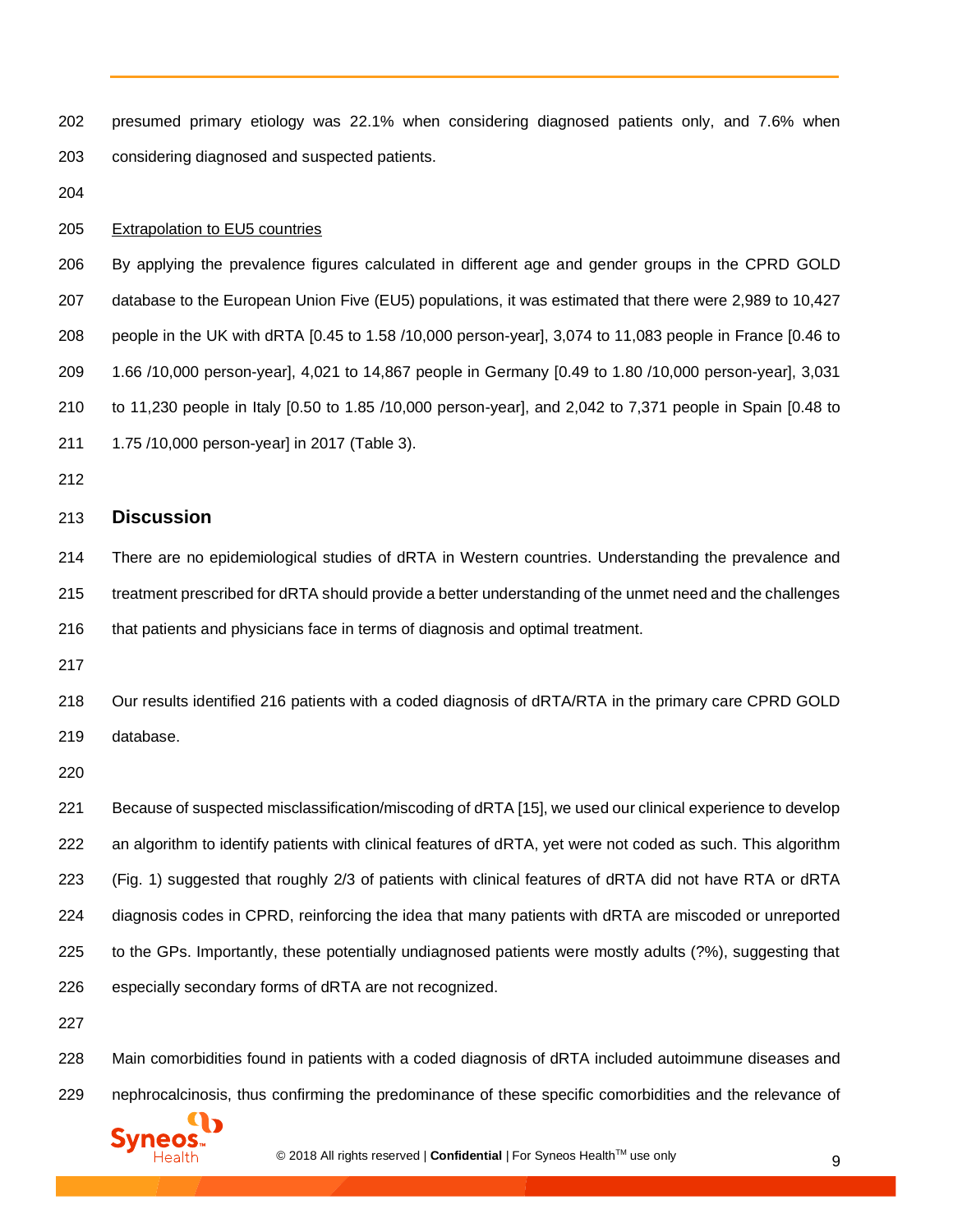including them in our algorithm. However, nephrocalcinosis is likely under-reported in CPRD as suggested by the literature: A recent survey conducted on 340 patients through European professional organizations indicated that 88% patients with primary dRTA had nephrocalcinosis [\[14\]](#page-19-13). This contrasts with only 23.1% (9 out of 38) of patients with coded dRTA aged less than 20 years old in our study. Similarly, *Both et al.* reported in 2014 that 56 % of patients with dRTA, primary or secondary, had nephrocalcinosis [\[11\]](#page-19-10). Assuming 88% of patients with primary dRTA have nephrocalcinosis [\[14\]](#page-19-13) and 18% of dRTA are primary dRTA, we expect that roughly half of patients with secondary dRTA have nephrocalcinosis. Yet, it was only 12% in patients with a coded dRTA aged 20 years and older in our study. These relatively low proportions can be explained by a failure of patients or specialists to communicate the results of the series of tests confirming the diagnosis of nephrocalcinosis, an inclination of the GPs to record the underlying diseases, i.e. dRTA, and report nephrocalcinosis only if long-term symptoms such as (chronic) kidney failure are

observed.

 This deficiency in coding nephrocalcinosis may have impaired the ability of our algorithm (which includes nephrocalcinosis as an identifying feature) to capture uncoded primary dRTA cases. Yet, for secondary dRTA, the same proportion of cases with nephrocalcinosis (12%) was retrieved in both the coded and suspected group, suggesting that the use of another identifying feature in the algorithm, the presence of a specific underlying conditions such as auto-immune diseases, was sufficient to capture omitted patients with secondary dRTA.

 Despite the uncertainty surrounding our algorithm, our estimated prevalence rate in this study (between 0.46 and 1.60) is consistent with published estimates, which are between 0.03 and 2.1 per 10,000 individuals. [\[15,](#page-19-14) [16\]](#page-19-15). This suggests our assumption that many patients with dRTA may be miscoded and that we can identify these by the classical clinical characteristics of dRTA is valid.

#### **Strengths and limitations**

 This study relied upon clinical expertise to define algorithms for identification of patients with dRTA, as well as on the accuracy of the CPRD GOLD and HES databases.

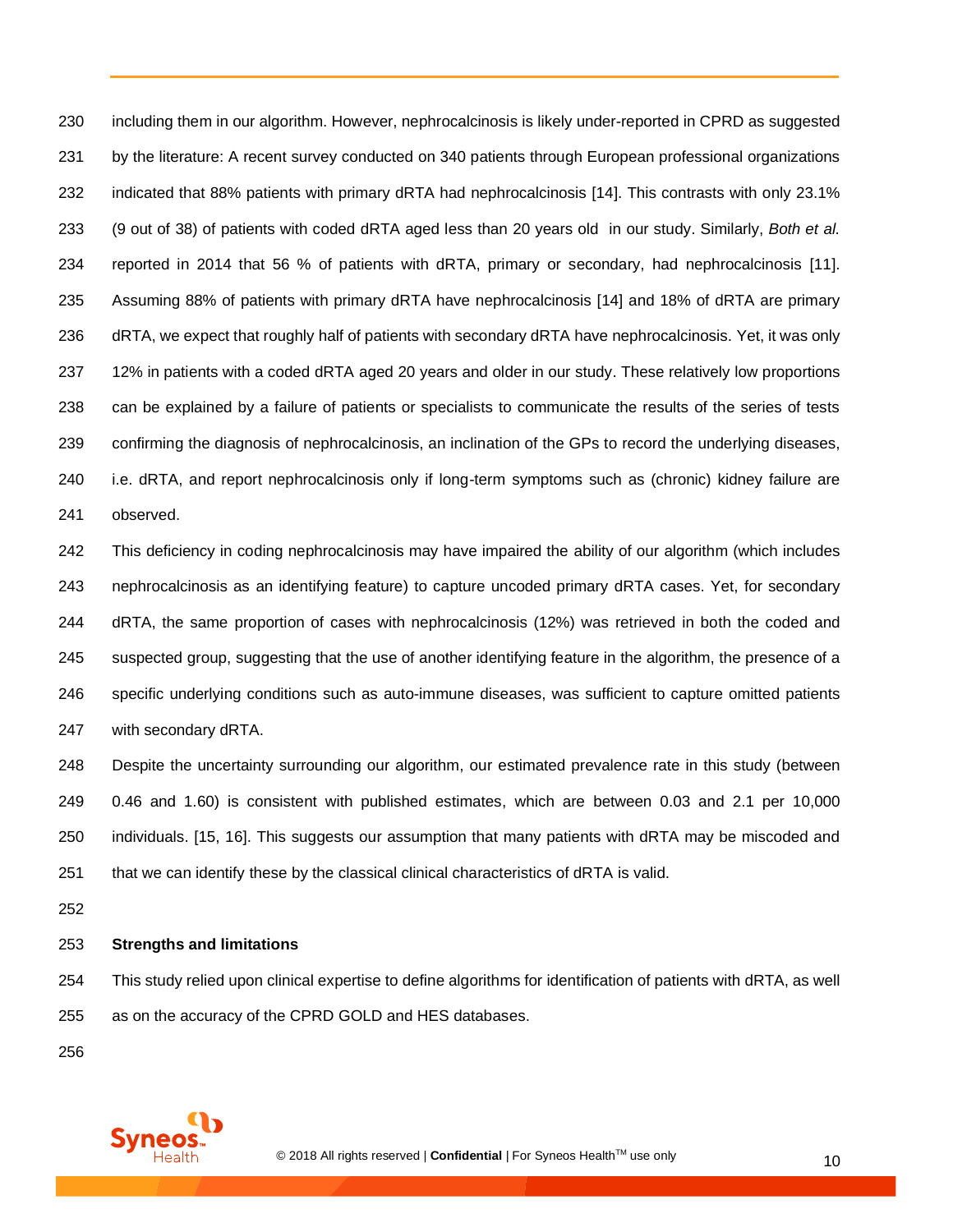There were several limitations to this analysis. Firstly, data from specialists in outpatient settings (diagnoses, prescribed medications) were not perfectly recorded by the GPs in CPRD GOLD. Failure to document identifying features of dRTA used in the algorithm could thus lead to an underestimation of the true prevalence. Secondly, only a subset of the total number of patients identified in the CPRD GOLD database was eligible for CPRD-linked HES data, and therefore, secondary care health records were not available for a proportion of the population. Where HES data was available, it provided a comprehensive range of variables, but did not provide information or data on the medication given to patients during hospitalization, again limiting the ability of our algorithm to detect uncoded patients with dRTA.

 There was also a very low number of patients' test results recorded, of which none contained primary test results and thus no conclusions could be made on the existence or absence of inherited or acquired dRTA using the information recorded in CPRD GOLD.

 The mean age of patients with primary dRTA in 2017 was relatively low (26 years old). This could reflect potential limits of our algorithm to detect primary dRTA, for instance because of insufficient coding for nephrocalcinosis, as discussed above. It may be also due to the limited period of CPRD data that was analyzed in this study (January 1, 1987 to November 27, 2017). In the early years of CPRD GOLD (1987- 2010), the disease was likely not well captured. READ codes for RTA/dRTA were only introduced in 2009 and clinical genetic testing for this condition only became available in the UK after 2010. Consequently, information was less exhaustively collected, especially data from secondary care.

 Despite recording guidelines, regular quality control, and validity checks encouraging good recording practice, there is no specific administrative process to ensure that each individual patient event is well recorded. Completeness and quality of records rely on the level of compliance from practices to standard process [\[17-19\]](#page-19-16). Identification of patients with dRTA requires documented diagnoses and prescriptions (not available in HES data); therefore, patients with dRTA who did not visit a primary care physician or did not receive any diagnosis of interest may not be captured.

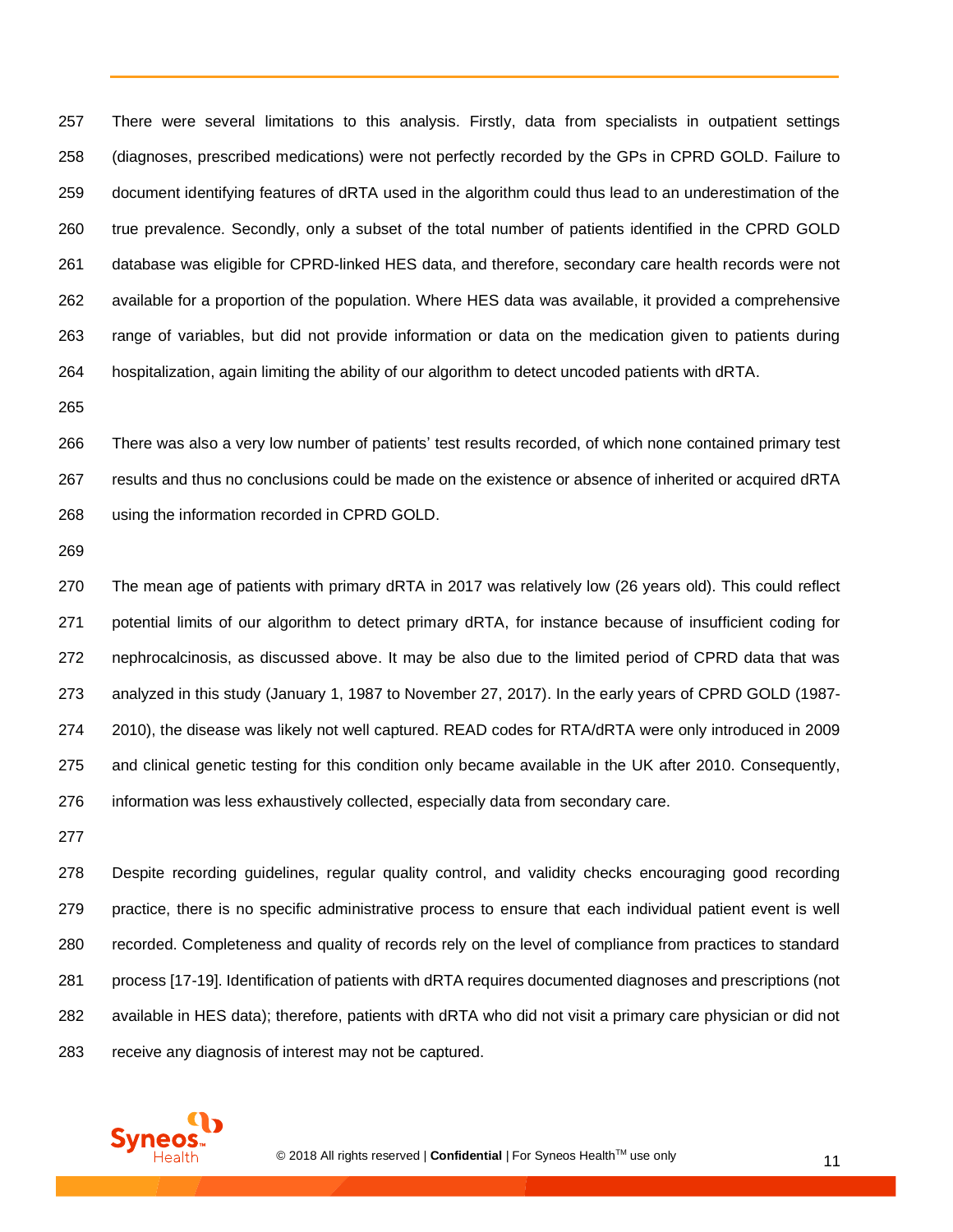Many patients are referred by generalists to nephrology departments with a suspicion of dRTA in order to confirm the diagnosis with more specialized investigations. This study assumed that in the absence of contradicting features (e.g. renal Fanconi syndrome), the diagnosis code of dRTA/RTA was always used correctly by the GP. If there is no possibility to demonstrate the certitude of this claim, it is unlikely primary care providers would record a RTA/dRTA diagnosis in the system prior confirmation from a specialist.

 The lack of specific treatment or comorbidities made the identification of false positive challenging and the clinical review of all records shows some limits. Advanced technics such as machine learning could help refine the adjustment.

 Assuming that all diagnosed cases of RTA recorded in CPRD GOLD are dRTA patients may over-estimate the prevalence of dRTA, as it ignores proximal RTA. This has to be balanced by the limitations induced by the data collection process (e.g. under-reporting of diagnosis from GPs) and the number of patients with a recorded diagnosis of RTA/dRTA to consider a reasonable lower border of the estimate of prevalence.

 The extrapolation was performed considering age and gender distributions only and therefore assuming that other potential factors influencing the prevalence of dRTA are similar between the UK and other EU5 populations. Data supporting or contradicting this assumption are scarce. A retrospective study showed that non-European ethnicity may be associated with increased prevalence of primary Sjögren's syndrome [\[20\]](#page-19-17), an underlying condition of acquired dRTA. Lack of completeness and consistency of ethnicity recording in CPRD prevented us from using this factor in the extrapolation.

#### **Conclusions**

 For the first time, the prevalence of dRTA in the UK was estimated using large representative primary and secondary care data. This study suggests that the actual prevalence of dRTA is approximately three times higher than reported or coded in health records and that mostly cases of secondary dRTA are being missed.

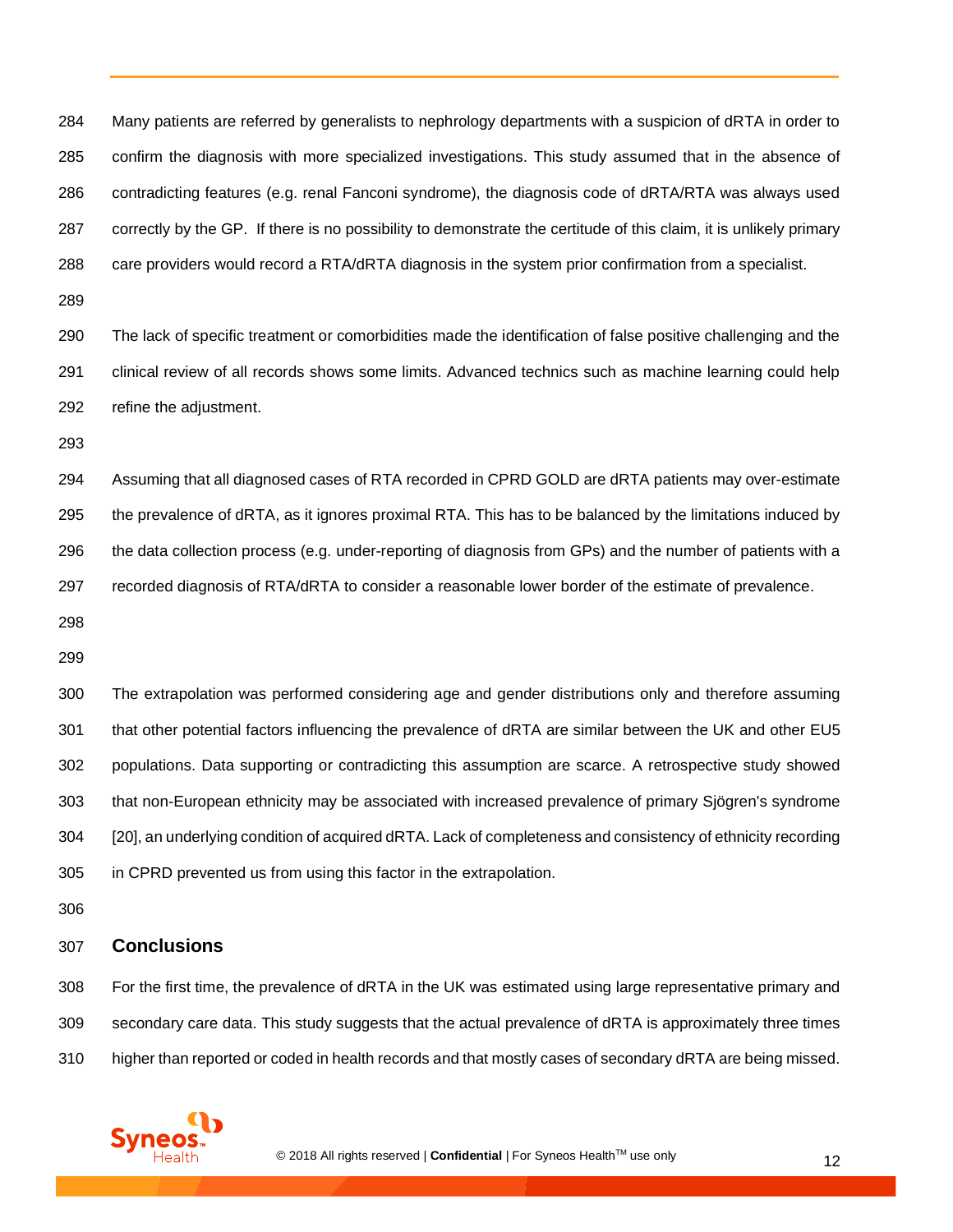Given the risk of additional complications, such as bone disease, urolithiasis and progressive CKD, there is a need for patients to be diagnosed correctly and as early as possible to ensure that optimal treatment and disease management is implemented.

#### **Methods**

 To estimate prevalence, data was obtained from the CPRD GOLD database, between January 1, 1987 and November 27, 2017. The research protocol was approved by the Independent Scientific Advisory Committee ethics committee and access to CPRD GOLD and HES data was granted in June 2018.

#### **Data source**

 CPRD GOLD is a primary care database containing anonymous patient records from GPs. The CPRD GOLD database includes longitudinal information on diagnoses, symptoms, laboratory tests and prescriptions issued by the GP in addition to information on referrals to specialists. For a subset of patients, CRPD is able to link to the HES, a secondary care database of National Health Service hospitals in England that provides information on outpatient, inpatient, and accident and emergency (A&E) patient data.

 Clinical events in the CPRD GOLD are recorded using the "READ code" clinical coding system. Hospital discharge diagnoses in HES are recorded using the international classification of disease (ICD)–10 clinical coding system. Dates of clinical events are precisely recorded, as well as dates of drug prescription delivered in primary care.

 Despite over-representing certain geographical areas of the UK, the CPRD has been found to be representative of the UK population with regard to sex, age and ethnicity [\[13\]](#page-19-12). HES data covers all NHS hospital admissions and care delivered by treatment centers funded by the NHS (including those in the independent sector).

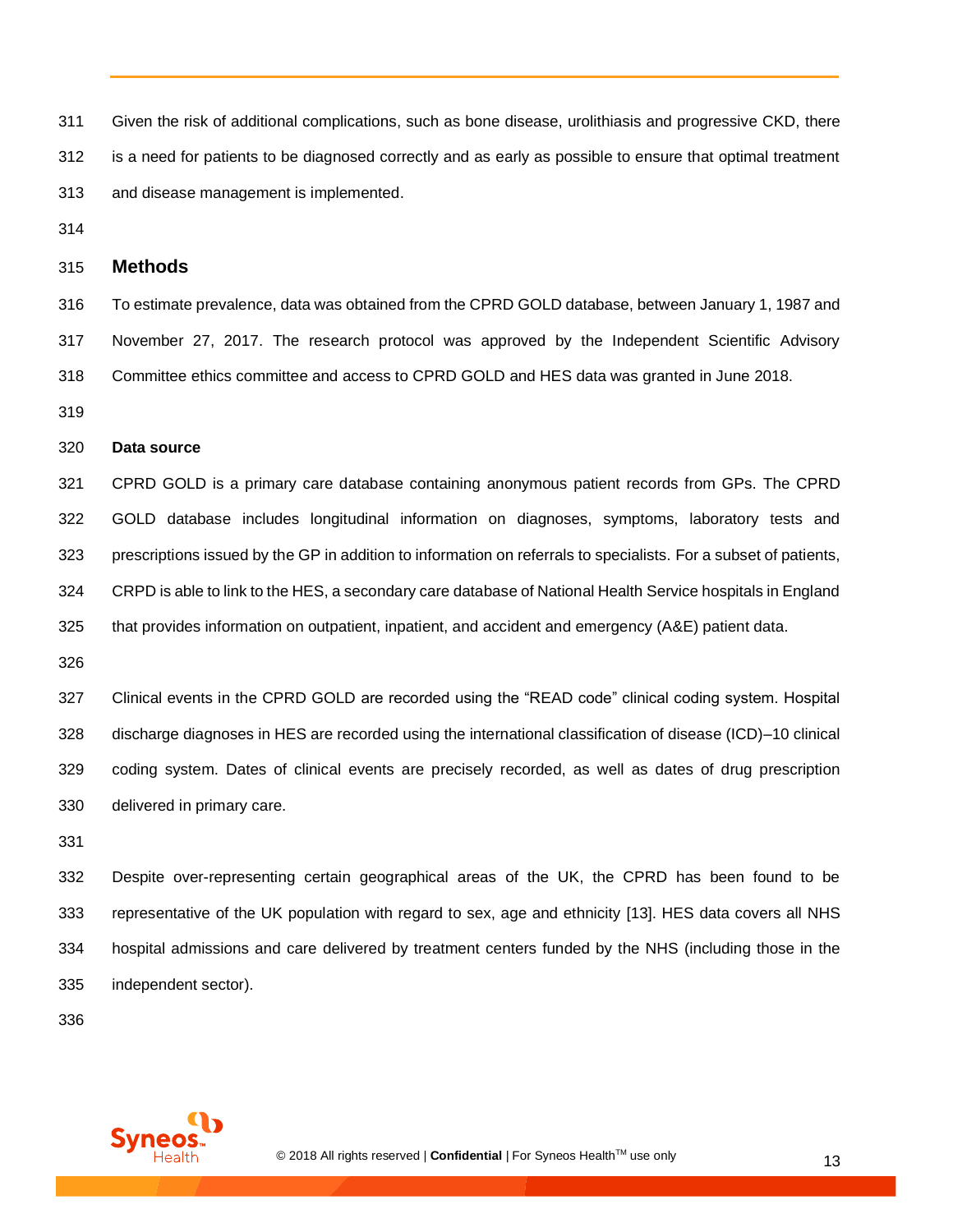| 337 | <b>Study population</b>                                                                                       |
|-----|---------------------------------------------------------------------------------------------------------------|
| 338 | The study population is the total number of living individuals recorded in the CPRD GOLD database (around     |
| 339 | 7% of the UK population).                                                                                     |
| 340 |                                                                                                               |
| 341 | Selection criteria to identify diagnosed and undiagnosed patients with dRTA                                   |
| 342 | In order to identify both diagnosed and undiagnosed patients with dRTA, a two-step approach was followed      |
| 343 | considering the whole registration period of patients in the database, from point of entry to either the date |
| 344 | of registration or the last point of record or death.                                                         |
| 345 |                                                                                                               |
| 346 | Step 1: Patients with diagnosis                                                                               |
| 347 | Step one consisted of identifying all patients with a coded GP diagnosis of dRTA. Since 2009, two READ        |
| 348 | codes specific for RTA and dRTA have been introduced into the CPRD system, allowing UK primary care           |
| 349 | providers to record patients with dRTA with exactitude. Patients with any record of RTA (code K08y400;        |
| 350 | introduced in February 2009), dRTA (code K08yD00; introduced in March 2013) during the study period           |
| 351 | were included. Refer to Table 4 for all the diagnostic codes included. There were no restrictions on age or   |
| 352 | gender; however, the analysis included living patients in the database only, for the purpose of estimating    |
| 353 | prevalence.                                                                                                   |
| 354 |                                                                                                               |
| 355 | The ability to identify and record patients with dRTA based on specific READ code makes the CPRD a            |
| 356 | valuable data source for this study. However, the dRTA population will be likely under-reported in CPRD       |
| 357 | databases, for several reasons:                                                                               |
| 358 | Firstly, identification of secondary dRTA remains challenging and can be confounded by conditions             |
| 359 | with similar symptoms. Due to the non-specific nature of the symptoms of dRTA, a thorough clinical            |
| 360 | evaluation, a variety of specialized tests, and the help of a nephrologist are usually required to            |
| 361 | make and confirm the diagnosis                                                                                |
| 362 | Other barriers to clinical coding in primary care practice were identified and reported, such as the          |
| 363 | skill level of general practice staff, the time it takes to record the data, the motivation of primary        |
| 364 | care professionals, and the priority that is placed on clinical coding within the organization [21].          |
|     |                                                                                                               |
|     | © 2018 All rights reserved   Confidential   For Syneos Health™ use only<br>14                                 |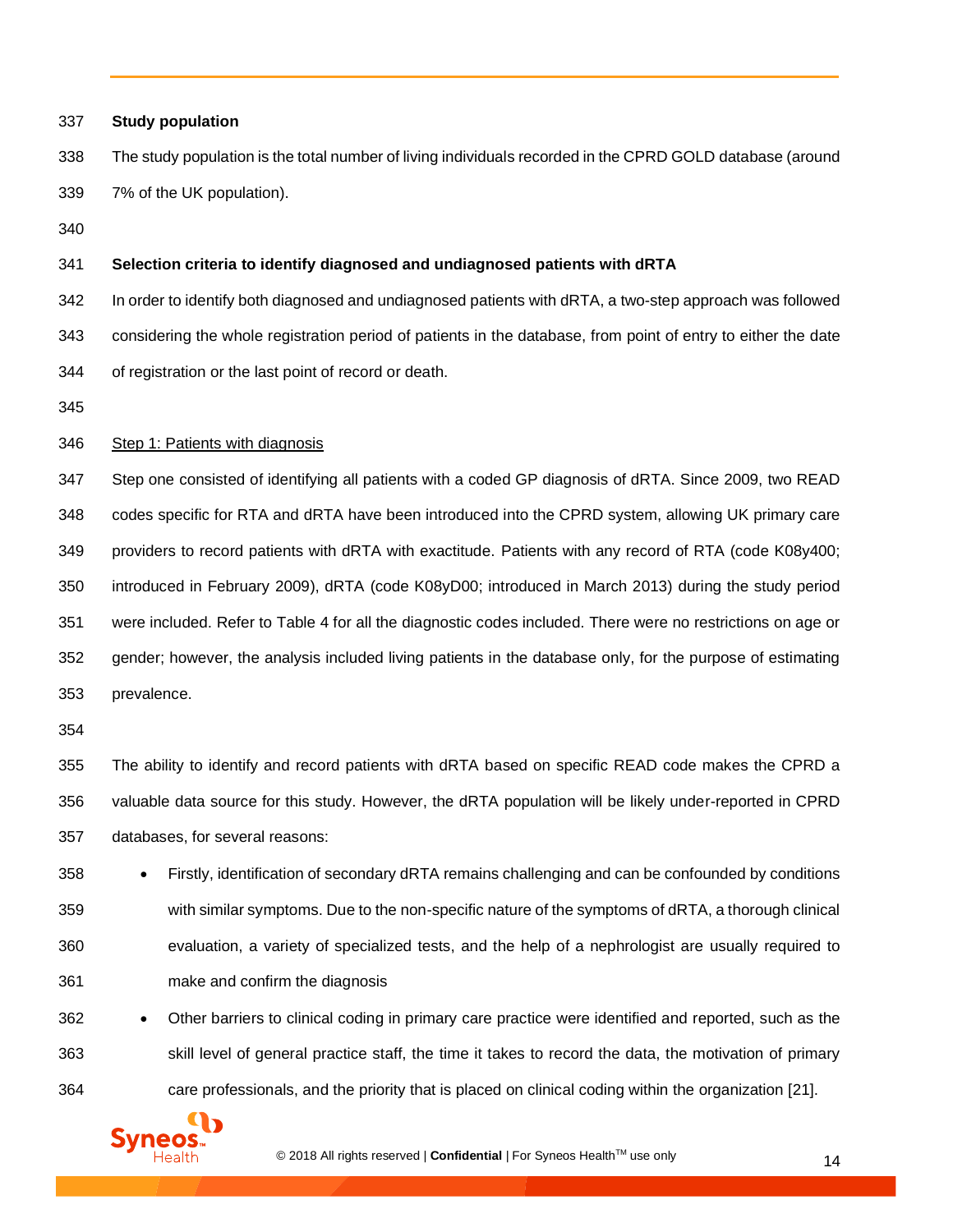• Finally, the coding systems and terminologies themselves are a limit to identify patients with dRTA. [\[21\]](#page-19-18) While there is a precise READ code in the primary care data, patients referred to hospitals for dRTA are recorded under the 10th revision of the International Statistical Classification of Diseases and Related Health Problems (ICD-10) N25.8: *'Other disorders resulting from impaired renal tubular function',* which is not specific. Therefore, if dTRA is not reported by primary care providers, there is no definite evidence in hospital data that allows for the identification of patients with dRTA.

#### Step 2: Suspected dRTA cases

 In step two, an algorithm was developed to detect patients with potential dRTA that were miscoded, undiagnosed, or unreported (Fig. 1). Inclusion and exclusion criteria specific for patients with dRTA were established based on clinical expertise.

 For the purpose of this study we decided that only the combination of the presence of specific comorbidities (autoimmune disease and selected renal conditions), and the use of specific drugs may identify patients with undiagnosed dRTA with a limited risk of misclassification. Laboratory tests and their results were not considered as they were rarely available, and not consistently employed for all patients, preventing the development of a conclusive classification criterion.

 From the source population in CPRD GOLD, 40,560 patients were identified and extracted, who had at least one diagnosis event recorded for dRTA-associated systemic (Sjögren (Sicca) syndrome, systemic lupus erythematosus) or renal disorders (nephrocalcinosis, obstructive uropathy) within the study period [01/01/1987 – 31/12/2017] and no diagnostic code associated with dRTA or RTA (Read codes for identifying events related to the inclusion conditions are presented in table 4). These patients were all fully registered with their general practitioner (GP) and their records had passed CPRD data quality control checks.

 The algorithm identifies suspected patients with dRTA by retaining patients that have the above mentioned clinical diagnoses: Sjögren (Sicca) syndrome, SLE, nephrocalcinosis or obstructive uropathy and in addition receive alkali supplementation (sodium citrate, sodium bicarbonate or potassium citrate).

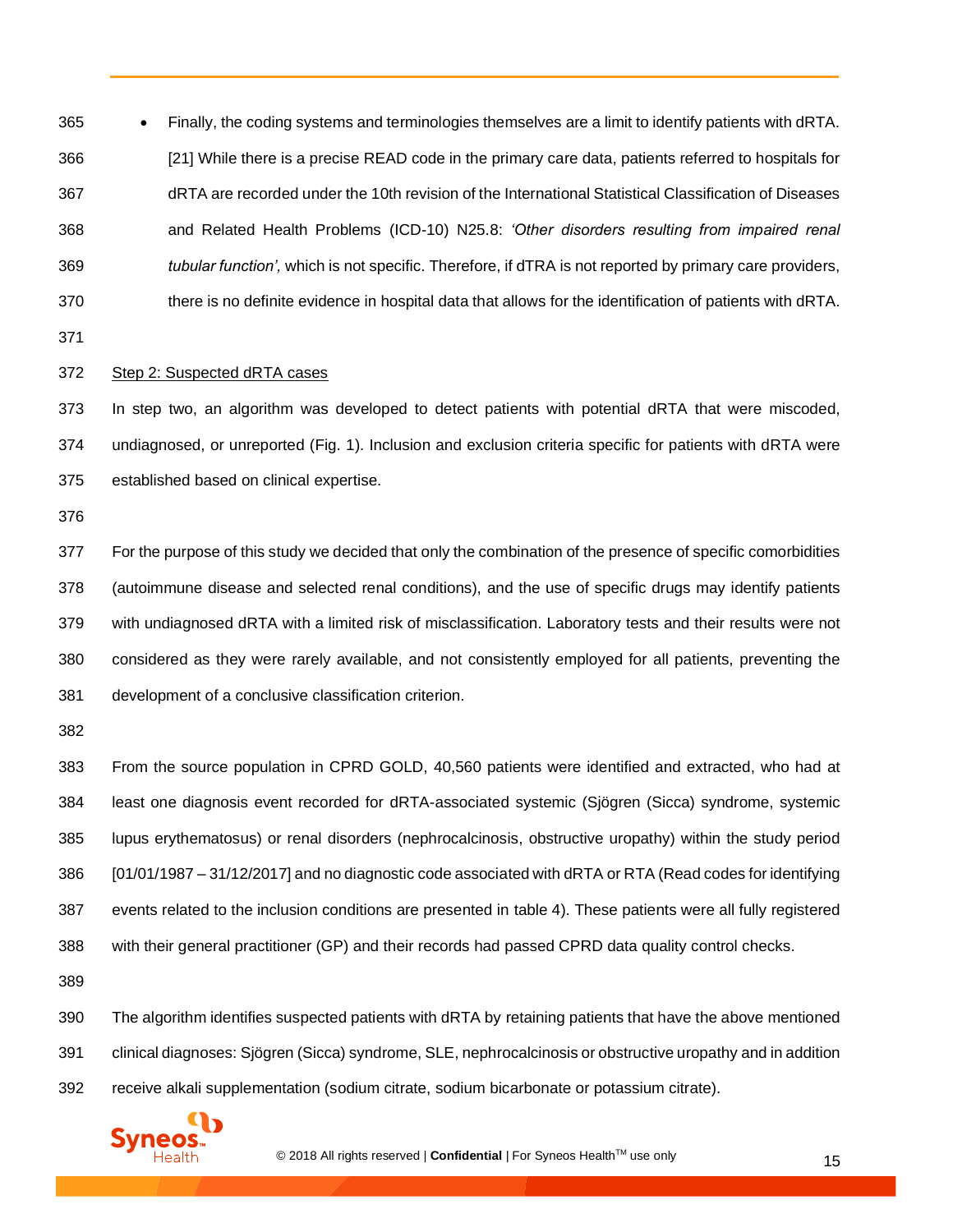Receiving alkaline treatment was a pre-requisite to be a suspected patient with dRTA. However, a fraction of patients with dRTA, referred as « incomplete dRTA », may have a defect in renal distal acidification without overt metabolic acidosis. These patients may not systematically receive alkaline treatment and therefore, may not be captured in this algorithm. Patients suspected by our algorithm are only those seeking care and receiving treatment.

 Nephrocalcinosis is likely to capture misdiagnosed patients with primary dRTA, although, patients with secondary dRTA can also have nephrocalcinosis (clinical observations). For patients with SLE or obstructive uropathy, we restricted the criteria further by only considering patients with prescriptions of citrates, as we were concerned that prescription of sodium bicarbonate may reflect acidosis due to advanced CKD rather than dRTA (Fig. 1).

 CPRD-HES-linked patient referrals to specialist physicians in secondary care were also tracked, presuming that patients with dRTA would have regular visits to a nephrologist, a urologist or both. We identified 375 patients with autoimmune diseases and prescriptions of alkali agents (Fig. 1). Among them 166 (44.3%) had no visit to nephrologist and urologist recorded and 175 (46.7%) were not linked to HES data. Given the uncertainty around completeness of information from secondary care providers and the large number of patients without reported contact with nephrologist or urologist who satisfied the other criteria, a criterion based on specialist visit was not considered as a key element of the algorithm and discontinued.

#### **Data analysis**

 The primary outcome of the study was the point prevalence (per 10,000 people) of patients with dRTA at the end of the study period (November 27, 2017) [\[22\]](#page-19-19). The analysis reported the number of patients (prevalent cases) with a confirmed diagnosis of dRTA, the number of suspected cases (undiagnosed, unreported or miscoded) and the lower and upper bounds of the prevalence in the CPRD population, where the lower bound is represented by diagnosed patients with dRTA and the upper bound is the number of diagnosed and suspected patients with dRTA.

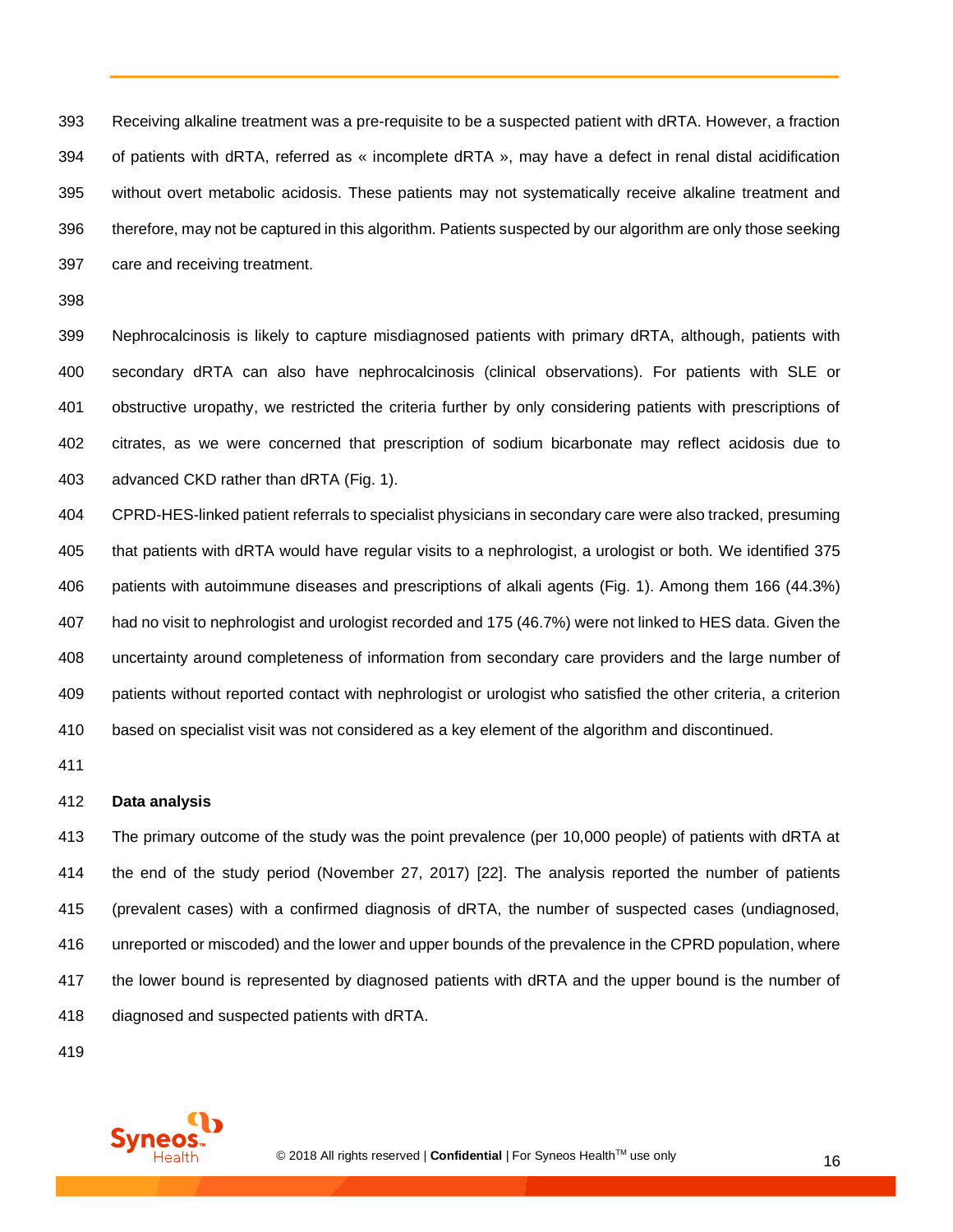Therefore, the lower bound prevalence of dRTA was calculated by dividing the number of living patients with a confirmed diagnosis of dRTA by the total number of living patients recorded in the CPRD GOLD database. The upper bound prevalence of dRTA was calculated by dividing the number of living patients diagnosed with or suspected of having dRTA by the total number of living patients recorded in the CPRD GOLD database. The prevalence rates by age and gender observed in this study were also applied to EU5 population structures.

 Secondary outcomes included patient demographics, characteristics, comorbidities and pharmacological treatments in patients with a diagnosis of dRTA. For categorical variables, the study reported the sample size and frequency. For continuous variables, measures of mean and standard deviation (SD) are reported. Outcomes were reported by age groups and type of dRTA (primary or secondary), when relevant. We defined primary dRTA as patients diagnosed before the age of 20 years and secondary dRTA as patients diagnosed after the age of 20 years.

#### **List of abbreviations**

- A&E, Accident and Emergency
- CPRD, Clinical Practice Research Datalink
- dRTA, distal renal tubular acidosis
- GP, general practitioner
- HES, Hospital Episode Statistics
- RTA, renal tubular acidosis
- SD, standard deviation

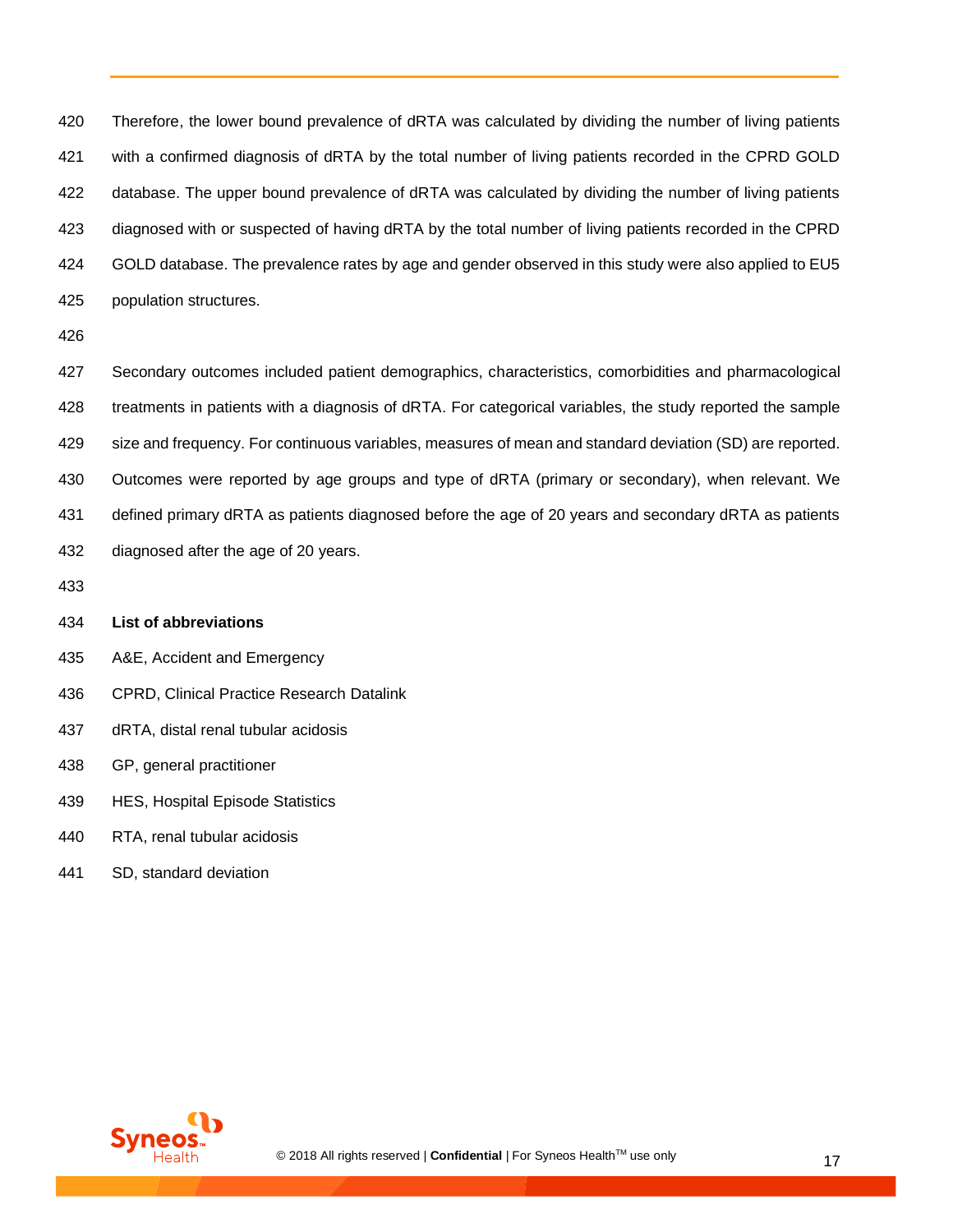| 442 | <b>Declarations</b>                                                                                           |  |  |
|-----|---------------------------------------------------------------------------------------------------------------|--|--|
| 443 | Ethics approval and consent to participate                                                                    |  |  |
| 444 | The research protocol was approved by the Independent Scientific Advisory Committee ethics committee,         |  |  |
| 445 | and access to CPRD GOLD and HES data was granted in June 2018.                                                |  |  |
| 446 |                                                                                                               |  |  |
| 447 | <b>Consent for publication</b>                                                                                |  |  |
| 448 | Not applicable                                                                                                |  |  |
| 449 |                                                                                                               |  |  |
| 450 | Availability of data and materials                                                                            |  |  |
| 451 | The data that support the findings of this study are available from the CPRD but restrictions apply to the    |  |  |
| 452 | availability of these data, which were used under license for the current study, and so are not publicly      |  |  |
| 453 | available. Data are, however, available from the authors upon reasonable request and with permission of       |  |  |
| 454 | the CPRD.                                                                                                     |  |  |
| 455 |                                                                                                               |  |  |
| 456 | <b>Competing interests</b>                                                                                    |  |  |
| 457 | F. Bianic and F. Guelfucci were employees of Syneos Health at the time of study conduct. Syneos               |  |  |
| 458 | Health received funding from Advicenne to conduct the study.                                                  |  |  |
| 459 | L. Robin is an employee of Advicenne.                                                                         |  |  |
| 460 | C. Martre is an employee of Advicenne.                                                                        |  |  |
| 461 | D. Game has received honoraria from Advicenne for their expertise.                                            |  |  |
| 462 | D. Bockenhauer has received honoraria from Advicenne for their expertise.                                     |  |  |
| 463 |                                                                                                               |  |  |
| 464 | <b>Funding</b>                                                                                                |  |  |
| 465 | This study was funded by Advicenne.                                                                           |  |  |
| 466 |                                                                                                               |  |  |
| 467 | <b>Authors' contributions</b>                                                                                 |  |  |
| 468 | FB was involved in the design of the study, the data acquisition, the interpretation of the results, and the  |  |  |
| 469 | writing of the manuscript. FG was involved in the statistical analyses and interpretation of the results, and |  |  |
|     | <b>Syneos</b><br>© 2018 All rights reserved   Confidential   For Syneos Health™ use only<br>18                |  |  |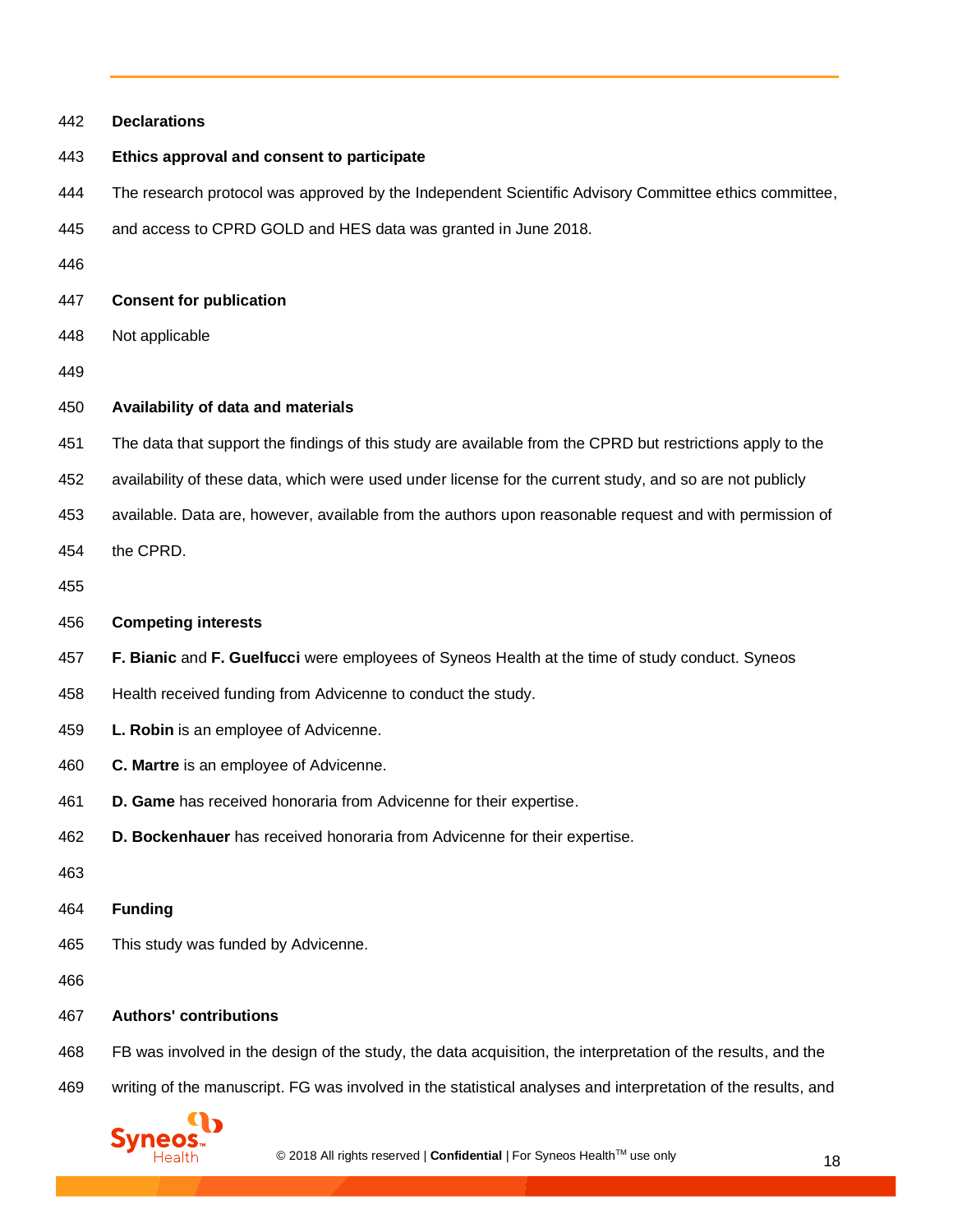| 470 | the writing of the manuscript. LR was involved in the design of the study, the interpretation of the results,   |
|-----|-----------------------------------------------------------------------------------------------------------------|
| 471 | and the critical revision of the manuscript. CM was involved in the design of the study, the interpretation     |
| 472 | of the results, and the critical revision of the manuscript. DG was involved in the definition of the algorithm |
| 473 | and the critical revision of the manuscript. DB was involved in the definition of the algorithm and the         |
| 474 | critical revision of the manuscript. All authors read and approved the final manuscript.                        |
| 475 |                                                                                                                 |
| 476 | <b>Acknowledgements</b>                                                                                         |
| 477 | Medical writing support was provided by Syneos Health Communications, funded by Advicenne.                      |
| 478 |                                                                                                                 |

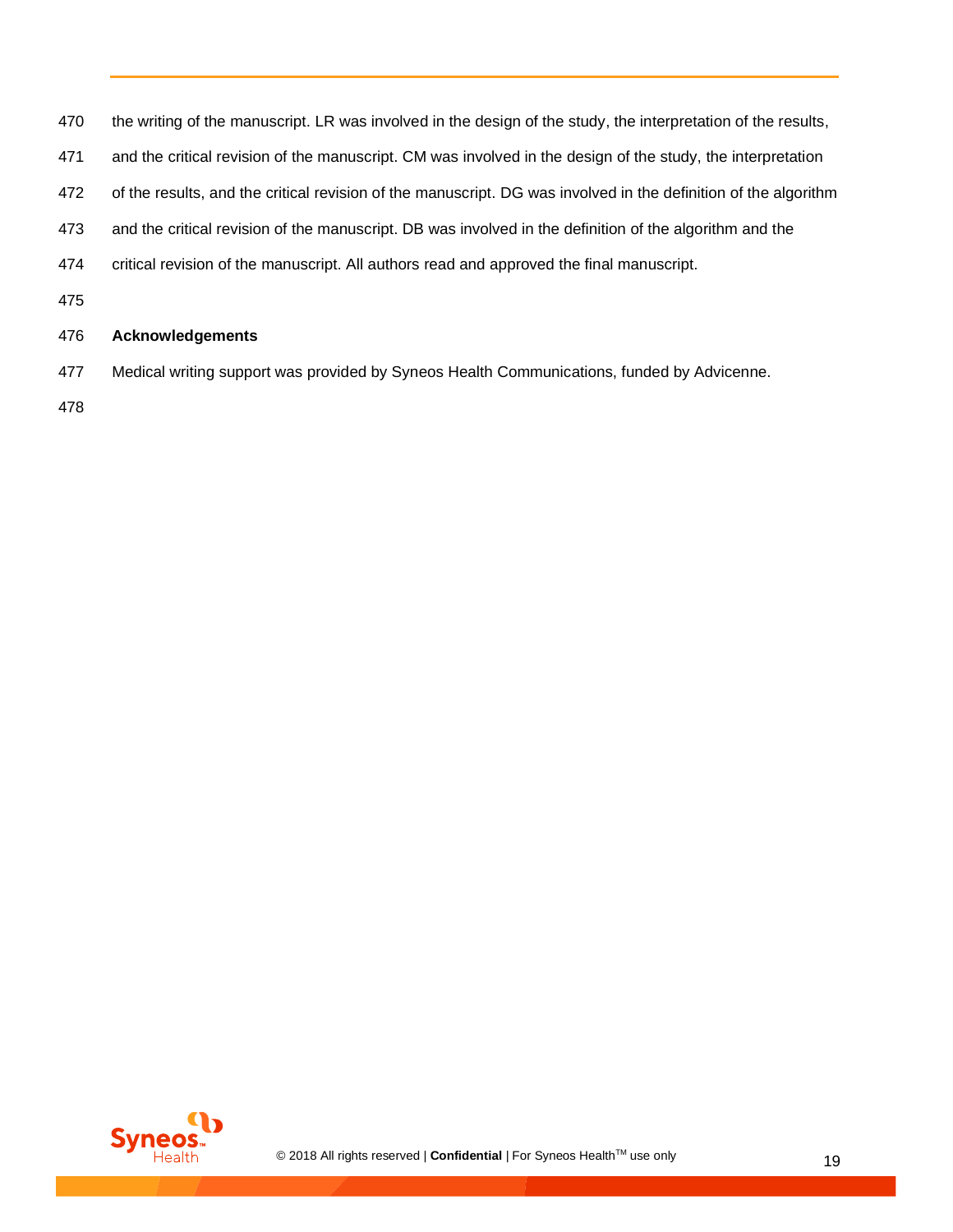#### **References**

<span id="page-19-12"></span><span id="page-19-11"></span><span id="page-19-10"></span><span id="page-19-9"></span><span id="page-19-8"></span><span id="page-19-7"></span><span id="page-19-6"></span><span id="page-19-5"></span><span id="page-19-4"></span><span id="page-19-3"></span><span id="page-19-2"></span><span id="page-19-1"></span><span id="page-19-0"></span>

| 480 |     |                                                                                                        |
|-----|-----|--------------------------------------------------------------------------------------------------------|
| 481 | 1.  | Lim, A.K. and M.J. Choi, Distal renal tubular acidosis associated with Sjogren syndrome. Intern        |
| 482 |     | Med J, 2013. 43(12): p. 1330-4.                                                                        |
| 483 | 2.  | Escobar, L., et al., Distal renal tubular acidosis: a hereditary disease with an inadequate urinary    |
| 484 |     | H(+) excretion. Nefrologia, 2013. 33(3): p. 289-96.                                                    |
| 485 | 3.  | Basak RC, et al., Distal Renal Tubular Acidosis, Hypokalemic Paralysis, Nephrocalcinosis,              |
| 486 |     | Primary Hypothyroidism, Growth Retardation, Osteomalacia and Osteoporosis Leading to                   |
| 487 |     | Pathological Fracture: A Case Report. Oman Medical Journal, 2011. 26(4): p. 271-274.                   |
| 488 | 4.  | Domrongkitchaiporn, S., et al., Bone mineral density and histology in distal renal tubular acidosis.   |
| 489 |     | Kidney Int, 2001. 59(3): p. 1086-93.                                                                   |
| 490 | 5.  | Zhang, C., et al., Clinical evaluation of Chinese patients with primary distal renal tubular acidosis. |
| 491 |     | Intern Med, 2015. 54(7): p. 725-30.                                                                    |
| 492 | 6.  | Fry, A.C. and F.E. Karet, Inherited renal acidoses. Physiology (Bethesda), 2007. 22: p. 202-11.        |
| 493 | 7.  | Orphanet. Rare diseases. 2018 [cited 2019 16 December]; Available from:                                |
| 494 |     | http://www.orpha.net/consor/cgi-bin/OC_Exp.php?Expert=18&lng=EN.                                       |
| 495 | 8.  | Sarah S, et al., Renal tubular acidosis due to Sjorgen's syndrome presenting as hypokalemic            |
| 496 |     | quadriparesis: A report of two cases. Indian J Nephrol, 2015. 25(6): p. 386-387.                       |
| 497 | 9.  | Genetics Home Reference. SLC4A1 - associated distal renal tubular acidosis. 2018 [cited 2019           |
| 498 |     | 17 December]; Available from: https://ghr.nlm.nih.gov/gene/SLC4A1#conditions.                          |
| 499 | 10. | Batlle, D. and S.K. Haque, Genetic causes and mechanisms of distal renal tubular acidosis.             |
| 500 |     | Nephrol Dial Transplant, 2012. 27(10): p. 3691-704.                                                    |
| 501 | 11. | Both, T., et al., Everything you need to know about distal renal tubular acidosis in autoimmune        |
| 502 |     | disease. Rheumatol Int, 2014. 34(8): p. 1037-45.                                                       |
| 503 | 12. | Both, T., et al., Prevalence of distal renal tubular acidosis in primary Sjogren's syndrome.           |
| 504 |     | Rheumatology (Oxford), 2015. 54(5): p. 933-9.                                                          |
| 505 | 13. | Herrett, E., et al., Data Resource Profile: Clinical Practice Research Datalink (CPRD). Int J          |
| 506 |     | Epidemiol, 2015. 44(3): p. 827-36.                                                                     |
| 507 | 14. | Lopez-Garcia, S.C., et al., Treatment and long-term outcome in primary distal renal tubular            |
| 508 |     | acidosis. Nephrology Dialysis Transplantation, 2019. 34(6): p. 981-991.                                |
| 509 | 15. | Bryant G, L.L., Li-McLeod J, Estimate of Prevalence of Secondary Distal Renal Tubular Acidosis         |
| 510 |     | Among Patients with Sjogren's Syndrome and Systemic Lupus Erythematosus in a US Population             |
| 511 |     | with Employer-Sponsored Health Insurance [abstract]. Arthritis Rheumatol, 2019. 71 (suppl 10).         |
| 512 | 16. | Silva, C., et al., PUK20 ESTIMATE OF PREVALENCE OF PRIMARY DISTAL RENAL TUBULAR                        |
| 513 |     | ACIDOSIS AMONG THE US POPULATION WITH EMPLOYER-SPONSORED HEALTH                                        |
| 514 |     | INSURANCE. Value in Health, 2019. 22: p. S384.                                                         |
| 515 | 17. | Ghosh, R.E., et al., How Clinical Practice Research Datalink data are used to support                  |
| 516 |     | pharmacovigilance. Ther Adv Drug Saf, 2019. 10: p. 2042098619854010.                                   |
| 517 | 18. | Tate, A.R., et al., Quality of recording of diabetes in the UK: how does the GP's method of coding     |
| 518 |     | clinical data affect incidence estimates? Cross-sectional study using the CPRD database. BMJ           |
| 519 |     | Open, 2017. 7(1): p. e012905.                                                                          |
| 520 | 19. | Khan, N.F., S.E. Harrison, and P.W. Rose, Validity of diagnostic coding within the General             |
| 521 |     | Practice Research Database: a systematic review. Br J Gen Pract, 2010. 60(572): p. e128-36.            |
| 522 | 20. | Maldini, C., et al., Epidemiology of primary Sjogren's syndrome in a French multiracial/multiethnic    |
| 523 |     | area. Arthritis Care Res (Hoboken), 2014. 66(3): p. 454-63.                                            |
| 524 | 21. | de Lusignan, S., The barriers to clinical coding in general practice: a literature review. Med Inform  |
| 525 |     | Internet Med, 2005. 30(2): p. 89-97.                                                                   |
| 526 | 22. | Hunter PR and Risebro H, Defining the current situation - epidemiology, in Valuing Water,              |
| 527 |     | Valuing Livelihoods, Cameron J, et al., Editors. 2011, IWA Publishing: London.                         |
| 528 |     |                                                                                                        |

<span id="page-19-19"></span><span id="page-19-18"></span><span id="page-19-17"></span><span id="page-19-16"></span><span id="page-19-15"></span><span id="page-19-14"></span><span id="page-19-13"></span>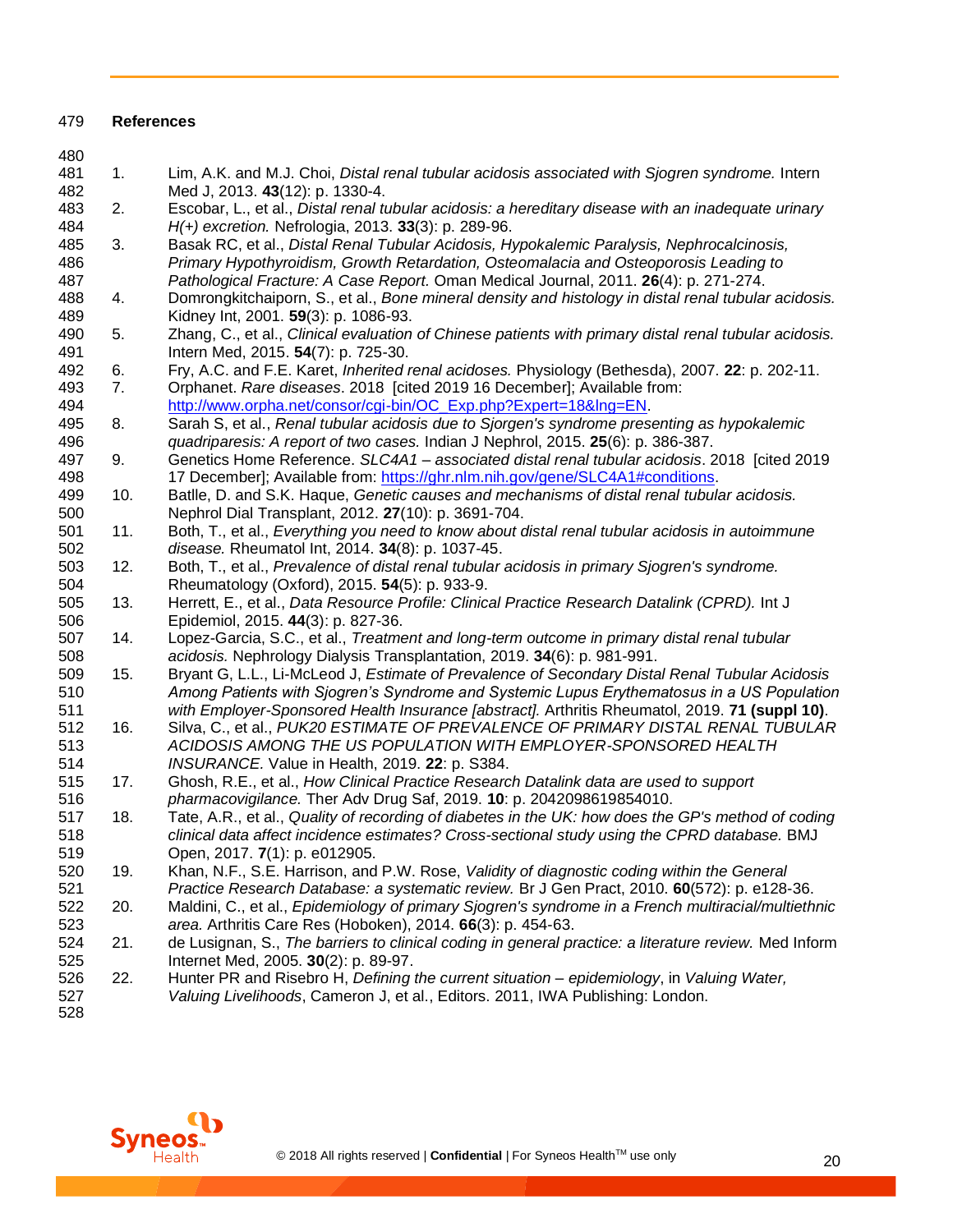529 **Table 1. Characteristics of patients with a coded diagnosis of dRTA/RTA**

|                                                                    | All         | dRTA diagnosis<br>recorded before<br>age of 20 | dRTA diagnosis<br>recorded after<br>age of 20 |
|--------------------------------------------------------------------|-------------|------------------------------------------------|-----------------------------------------------|
| Identified diagnosed cases of dRTA/RTA in CPRD                     | 216         | 38                                             | 178                                           |
| Age at diagnosis [mean (sd)]                                       | 46.1 (25.9) | 7.1(7.5)                                       | 54.4 (20.2)                                   |
| Follow-up duration in years [mean (sd)]                            | 22.7 (15.8) | 14.5(9.5)                                      | 24.4 (16.3)                                   |
| Gender (male)                                                      | 91 (42.1%)  | 18 (47.4%)                                     | 73 (41.1%)                                    |
| Renal conditions (ever), (n, %)                                    |             |                                                |                                               |
| Nephrocalcinosis                                                   | 31 (14.35%) | 9(23.7%)                                       | 22 (12.4%)                                    |
| <b>Renal Stone</b>                                                 | 12 (5.56%)  | 1(2.6%)                                        | 11 (6.2%)                                     |
| Calculus of Kidney                                                 | 10 (4.63%)  | 2(5.3%)                                        | 8 (4.5%)                                      |
| Medullary Sponge Kidney                                            | 7 (3.24%)   |                                                | $7(3.9\%)$                                    |
| Renal Stone - uric acid                                            | 7 (3.24%)   |                                                | 7(3.9%)                                       |
| <b>Ureteric Stone</b>                                              | 4 (1.85%)   | 2(5.3%)                                        | $2(1.1\%)$                                    |
| Renal calculus                                                     | 3(1.39%)    |                                                | 3(1.7%)                                       |
| Calculus of kidney and ureter                                      | 2(0.93%)    |                                                | $2(1.1\%)$                                    |
| Obstructive uropathy                                               | 1(0.46%)    |                                                | $1(0.6\%)$                                    |
| Calculus of kidney with calculus of ureter                         | 1(0.46%)    |                                                | $1(0.6\%)$                                    |
| Calculus in urethra                                                | 1(0.46%)    | 1(2.6%)                                        |                                               |
| Staghorn calculus                                                  | 1(0.46%)    |                                                | 1(0.6%)                                       |
| Nephropathy, unspecified                                           | 1(0.46%)    |                                                | $1(0.6\%)$                                    |
| Main recorded non-renal comorbidities (ever), most frequent (n, %) |             |                                                |                                               |
| Anaemia unspecified                                                | 42 (19.44%) | 3(7.9%)                                        | 39 (21.9%)                                    |
| Type II diabetes mellitus                                          | 41 (18.98%) |                                                | 41 (23.0%)                                    |
| <b>Hearing Difficulty</b>                                          | 19 (8.80%)  | 5 (13.2%)                                      | 14 (7.9%)                                     |
| Sicca (Sjogren's) syndrome                                         | 15 (6.94%)  | 1(2.6%)                                        | 14 (7.9%)                                     |
| <b>Hearing Loss</b>                                                | 14 (6.48%)  | 4 (10.5%)                                      | 10 (5.6%)                                     |
| Sensorineural hearing loss                                         | 9(4.17%)    | 2(5.3%)                                        | 7(3.9%)                                       |
| <b>Systemic Lupus Erythematosus</b>                                | 6(2.78%)    |                                                | 6(3.4%)                                       |
| Hyperparathyroidism                                                | 6(2.78%)    |                                                | 6(3.4%)                                       |
| <b>Rheumatoid Arthritis</b>                                        | 6(2.78%)    | 1(2.6%)                                        | 5(2.8%)                                       |
| Hyperthyroidism                                                    | 3(1.39%)    |                                                | 3(1.7%)                                       |
| Infective Hepatitis                                                | 2(0.93%)    |                                                | $2(1.1\%)$                                    |

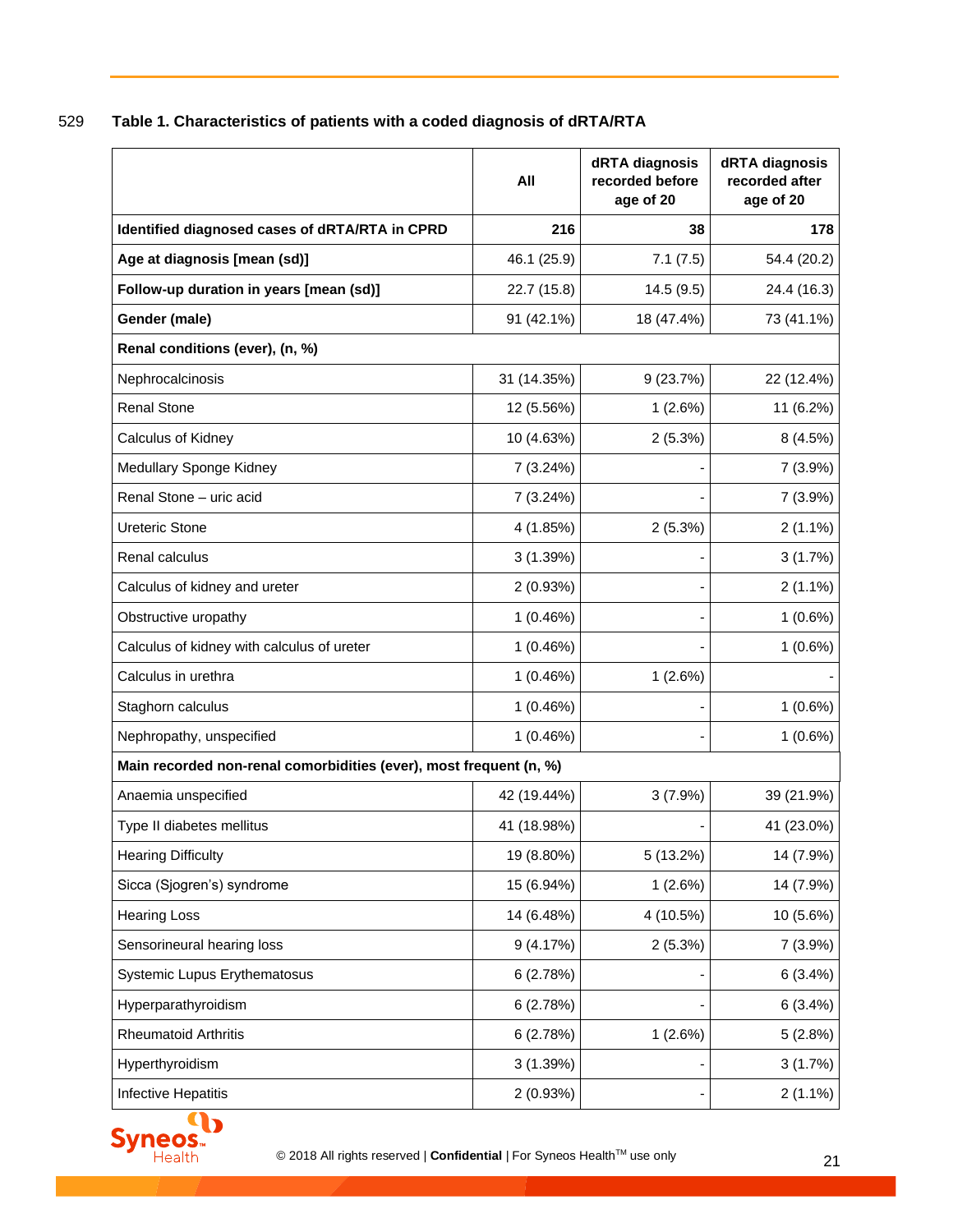| Lupus Erythematosus                                                      | 2(0.93%)    |          | $2(1.1\%)$ |
|--------------------------------------------------------------------------|-------------|----------|------------|
| Hearing impairement                                                      | $1(0.46\%)$ |          | $1(0.6\%)$ |
| Lupus Nephritis                                                          | $1(0.46\%)$ |          | $1(0.6\%)$ |
| Autoimmune disease (n, %)                                                | 19 (8.8%)   | 1(2.6%)  | 18 (10.1%) |
| Autoimmune disease or nephrocalcinosis or<br>obstructive uropathy (n, %) | 46 (21.3%)  | 9(23.7%) | 37 (20.8%) |

530

531

## 532 **Table 2. Number of diagnosed and suspected cases of dRTA, inherited or acquired identified in**

## 533 **the CPRD GOLD database**

534

|                                                                            | Number of cases of dRTA<br>throughout 1987-2017 |                           | Prevalent cases of dRTA in<br>2017 |     |                           |                   |
|----------------------------------------------------------------------------|-------------------------------------------------|---------------------------|------------------------------------|-----|---------------------------|-------------------|
|                                                                            | All                                             | <b>Before</b><br>20 years | After<br>20 years                  | All | <b>Before</b><br>20 years | After<br>20 years |
| Patients identified based on a coded<br>diagnosis of dRTA/RTA in CPRD GOLD | 216                                             | 38                        | 178                                | 113 | 25                        | 88                |
| Suspected cases of dRTA in CPRD GOLD                                       | 447                                             | 8                         | 439                                | 280 | 5                         | 275               |
| Among them:                                                                |                                                 |                           |                                    |     |                           |                   |
| $(A)$ With auto-immune diseases + alkali agents <sup>(1)</sup>             | 375                                             | $\Omega$                  | 375                                | 240 | $\Omega$                  | 240               |
| (B)<br>With nephrocalcinosis + alkali agents                               | 55                                              | 8                         | 47                                 | 34  | 5                         | 29                |
| Wiith obstructive uropathy + alkali agents<br>(C)                          | 17                                              | $\Omega$                  | 17                                 | 6   | $\Omega$                  | 6                 |
| Diagnosed cases and suspected cases                                        | 663                                             | 47                        | 616                                | 393 | 30                        | 363               |

CPRD, Clinical Practice Research Datalink; dRTA, distal renal tubular acidosis;

(1)Excluding patients with lupus who were prescribed sodium bicarbonate only.

*Note: In absence of codes diagnosis for dRTA/RTA and assuming patients were not reported or miscoded, the potential diagnosis date was approximated using the first prescription of sb, pc or sc.; Only eight suspected patients presented entered in the definition before the age of 20 years old.*

(A), (B), (C): correspondence with figure 1.

535

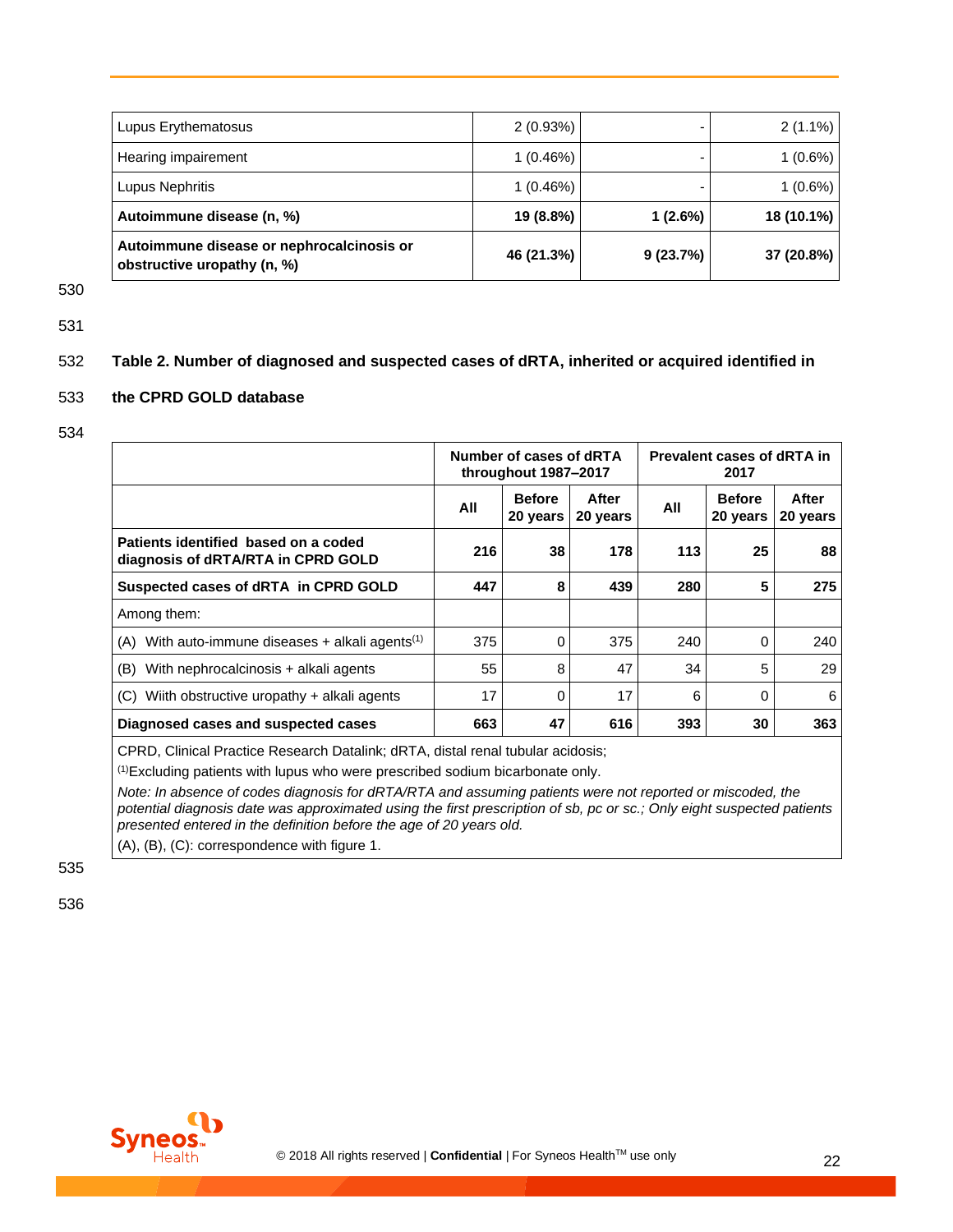537 **Table 3. Extrapolation to EU5 countries (number of cases and prevalence)**

|                                        |                             | dRTA (confirmed) | dRTA (confirmed<br>and suspected) |
|----------------------------------------|-----------------------------|------------------|-----------------------------------|
| In the CPRD<br>database                | Prevalence (/10,000 people) | 0.46             | 1.60                              |
| <b>Extrapolation to EU5 countries*</b> |                             |                  |                                   |
| <b>UK</b>                              | Number of cases with dRTA   | 2989             | 10427                             |
|                                        | Prevalence (/10,000 people) | 0.45             | 1.58                              |
|                                        | Number of cases with dRTA   | 3074             | 11083                             |
| France                                 | Prevalence (/10,000 people) | 0.46             | 1.66                              |
|                                        | Number of cases with dRTA   | 4021             | 14867                             |
| Germany                                | Prevalence (/10,000 people) | 0.49             | 1.80                              |
|                                        | Number of cases with dRTA   | 3031             | 11230                             |
| Italy                                  | Prevalence (/10,000 people) | 0.50             | 1.85                              |
|                                        | Number of cases with dRTA   | 2042             | 7371                              |
| Spain                                  | Prevalence (/10,000 people) | 0.48             | 1.75                              |

dRTA, distal renal tubular acidosis; EU5, European Union Five.

\*Number of cases and prevalence estimated by applying the prevalence figures calculated in different age and gender groups in the CPRD to the EU5 populations.

538

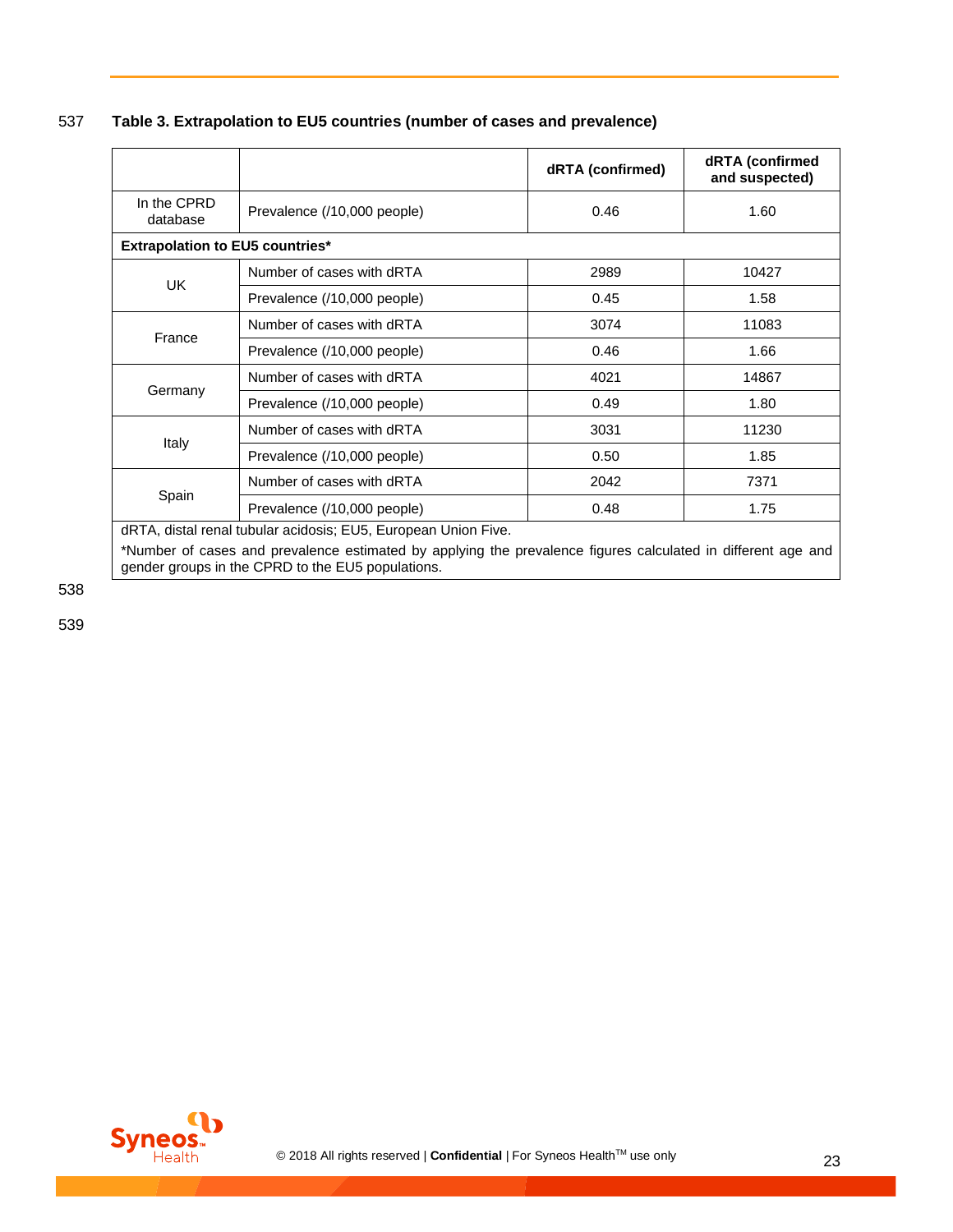## 540 **Table 4. Clinical codes used to identify patients diagnosed, or potentially undiagnosed, with dRTA**

## 541 **in CPRD data**

| <b>Patients diagnosed with dRTA</b>                                                                                                              |                |                                                         |  |  |
|--------------------------------------------------------------------------------------------------------------------------------------------------|----------------|---------------------------------------------------------|--|--|
| <b>Condition</b>                                                                                                                                 | Type of field  | Code                                                    |  |  |
| <b>RTA</b>                                                                                                                                       | medcode        | 5072                                                    |  |  |
| dRTA                                                                                                                                             | medcode        | 105829                                                  |  |  |
| <b>Potential undiagnosed patients</b>                                                                                                            |                |                                                         |  |  |
| <b>Condition/specialist</b>                                                                                                                      | Type of field  | Code                                                    |  |  |
| Visits to specialist                                                                                                                             |                |                                                         |  |  |
| Nephrologist                                                                                                                                     | mainspef       | 361                                                     |  |  |
| Urologist                                                                                                                                        | mainspef       | 101                                                     |  |  |
| Conditions                                                                                                                                       |                |                                                         |  |  |
| Stones                                                                                                                                           | medcode        | 2258, 4928, 10282, 9162, 6048, 9950, 1858               |  |  |
| Sicca                                                                                                                                            | medcode        | 2360                                                    |  |  |
| Lupus                                                                                                                                            | medcode        | 47672, 58706, 29519, 42719, 36942, 7871, 22205          |  |  |
| Autoimmune hepatitis                                                                                                                             | medcode        | 18652                                                   |  |  |
| <b>Hearing loss</b>                                                                                                                              | medcode        | 5967, 9830, 536, 96245, 18008                           |  |  |
| Nephrocalcinosis                                                                                                                                 | medcode        | 8690, 56258, 111458                                     |  |  |
| Obstructive uropathy                                                                                                                             | medcode        | 12095                                                   |  |  |
| Hypertension                                                                                                                                     | medcode        | 799, 3425, 4444, 13186, 19070, 3712, 10818, 13239, 6378 |  |  |
| Chronic kidney disease                                                                                                                           | medcode        | 95406, 95405, 12479 105151, 12585, 104963, 95122, 95508 |  |  |
| Dialysis                                                                                                                                         | medcode        | 20073, 11773, 2996, 2994, 20196                         |  |  |
| Renal transplant                                                                                                                                 | medcode        | 18774, 17253                                            |  |  |
| <b>Treatments</b>                                                                                                                                |                |                                                         |  |  |
| Sodium bicarbonate                                                                                                                               | Drugsubstance* | SODIUM BICARBONATE                                      |  |  |
| Sodium citrate                                                                                                                                   | Drugsubstance* | SODIUM CITRATE                                          |  |  |
| Potassium citrate                                                                                                                                | Drugsubstance* | POTASSIUM CITRATE                                       |  |  |
| Everolimus                                                                                                                                       | Drugsubstance* | <b>EVEROLIMUS</b>                                       |  |  |
| <b>Sirolimus</b>                                                                                                                                 | Drugsubstance* | <b>SIROLIMUS</b>                                        |  |  |
| Mycophenolate mofetil                                                                                                                            | Drugsubstance* | <b>MYCOPHENOLATE MOFETIL</b>                            |  |  |
| Ciclosporin                                                                                                                                      | Drugsubstance* | CICLOSPORIN, CYCLOSPORIN                                |  |  |
| *Transformed in capital letters. CPRD, Clinical Practice Research Datalink; dRTA, distal renal tubular acidosis;<br>RTA; renal tubular acidosis. |                |                                                         |  |  |